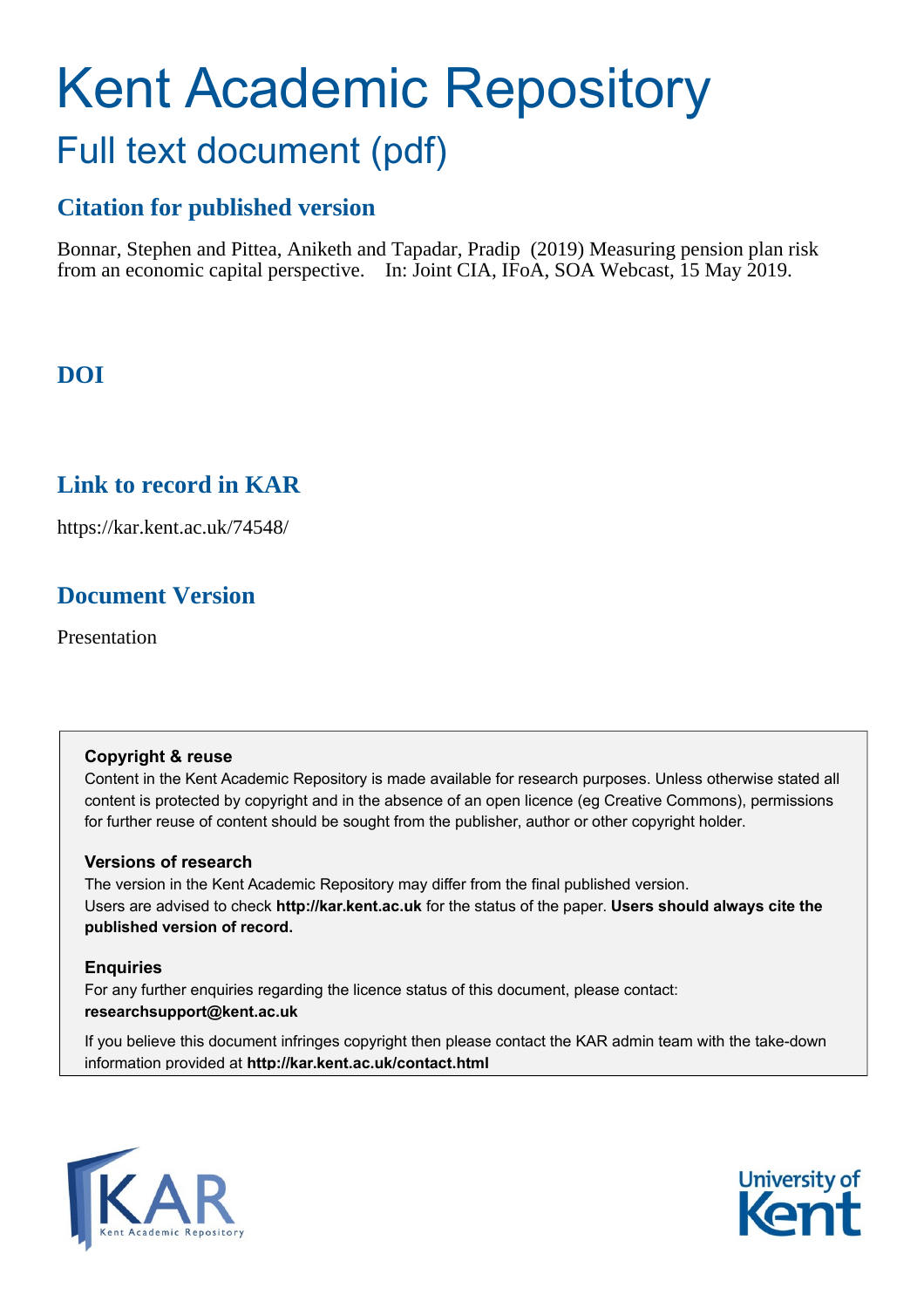## Measuring Pension Plan Risk from an Economic Capital Perspective

#### Steve Bonnar, Aniketh Pittea and Pradip Tapadar

University of Waterloo and University of Kent

May 15, 2019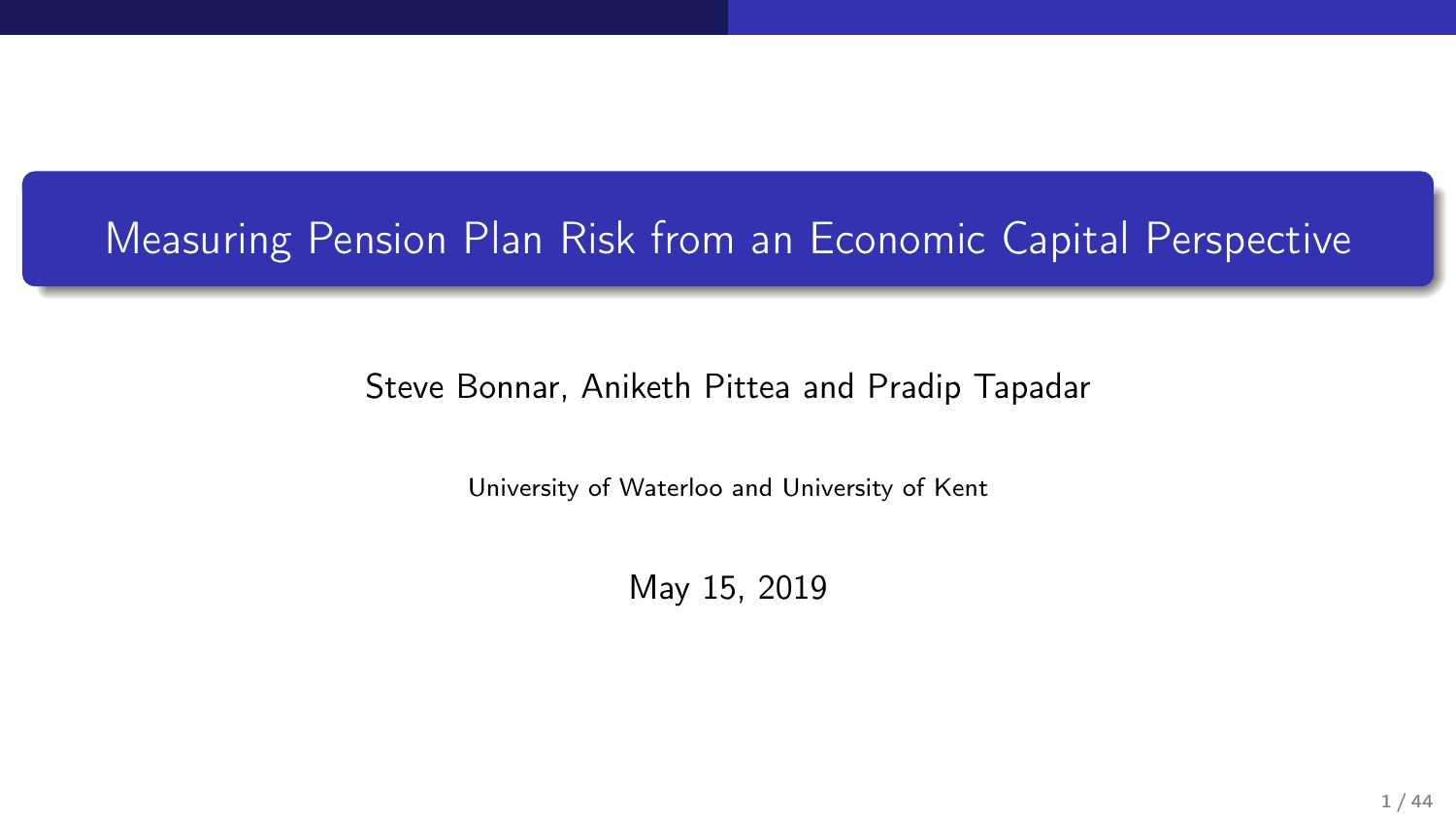- Funding for this project has come from a variety of sources:
	- Canadian Institute of Actuaries
	- Institute and Faculty of Actuaries
	- International Congress of Actuaries
	- Social Sciences and Humanities Research Council (SSHRC)
	- Society of Actuaries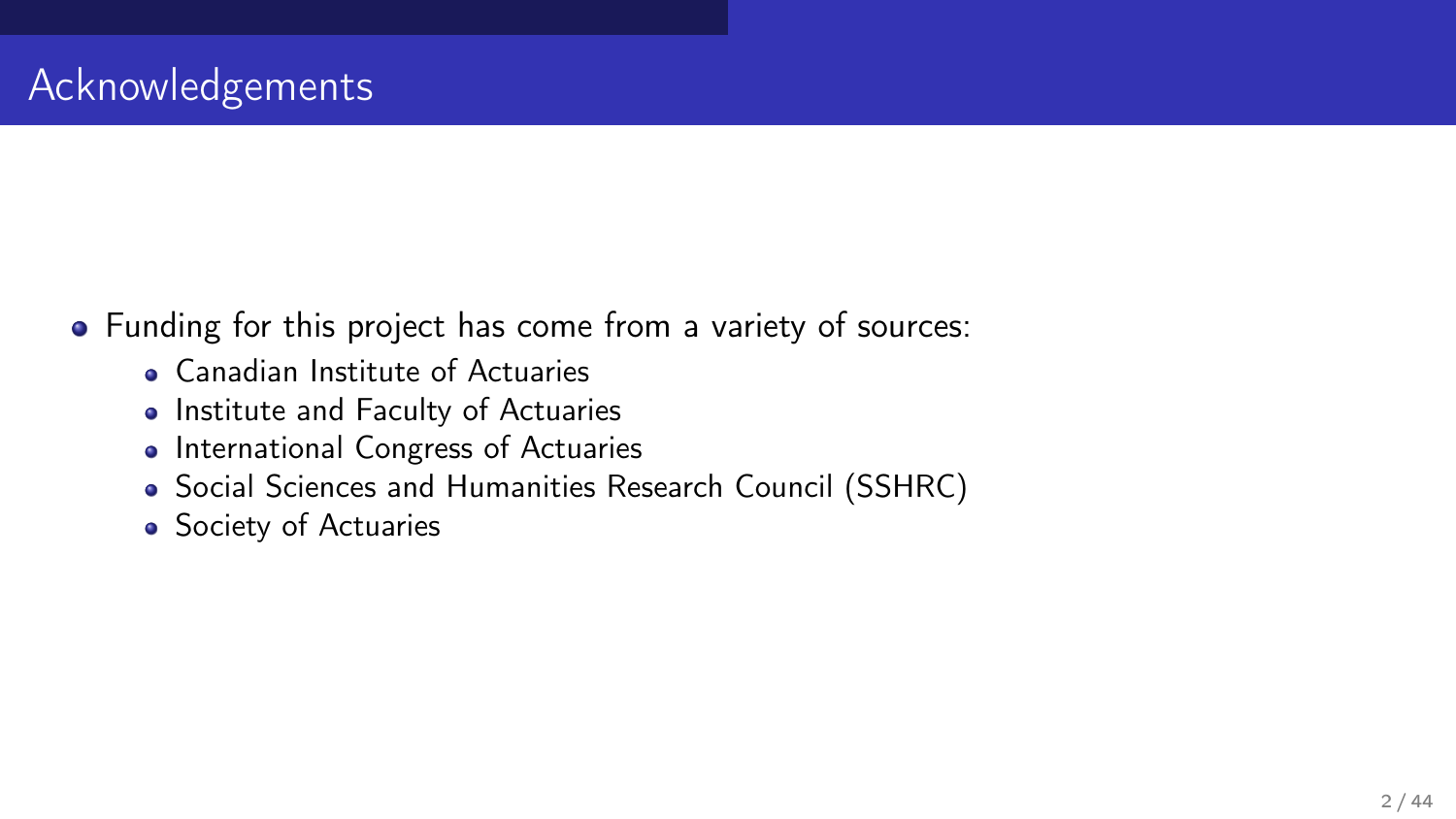#### **Contents**

#### **• Overall Project**

- **Introduction to Pension Model**
- **Assumptions and Methodology**
- UK's Universities Superannuation Scheme (USS)
- **Stylized US Pension Plan**
- Canadian Pension Plan

#### **•** Summary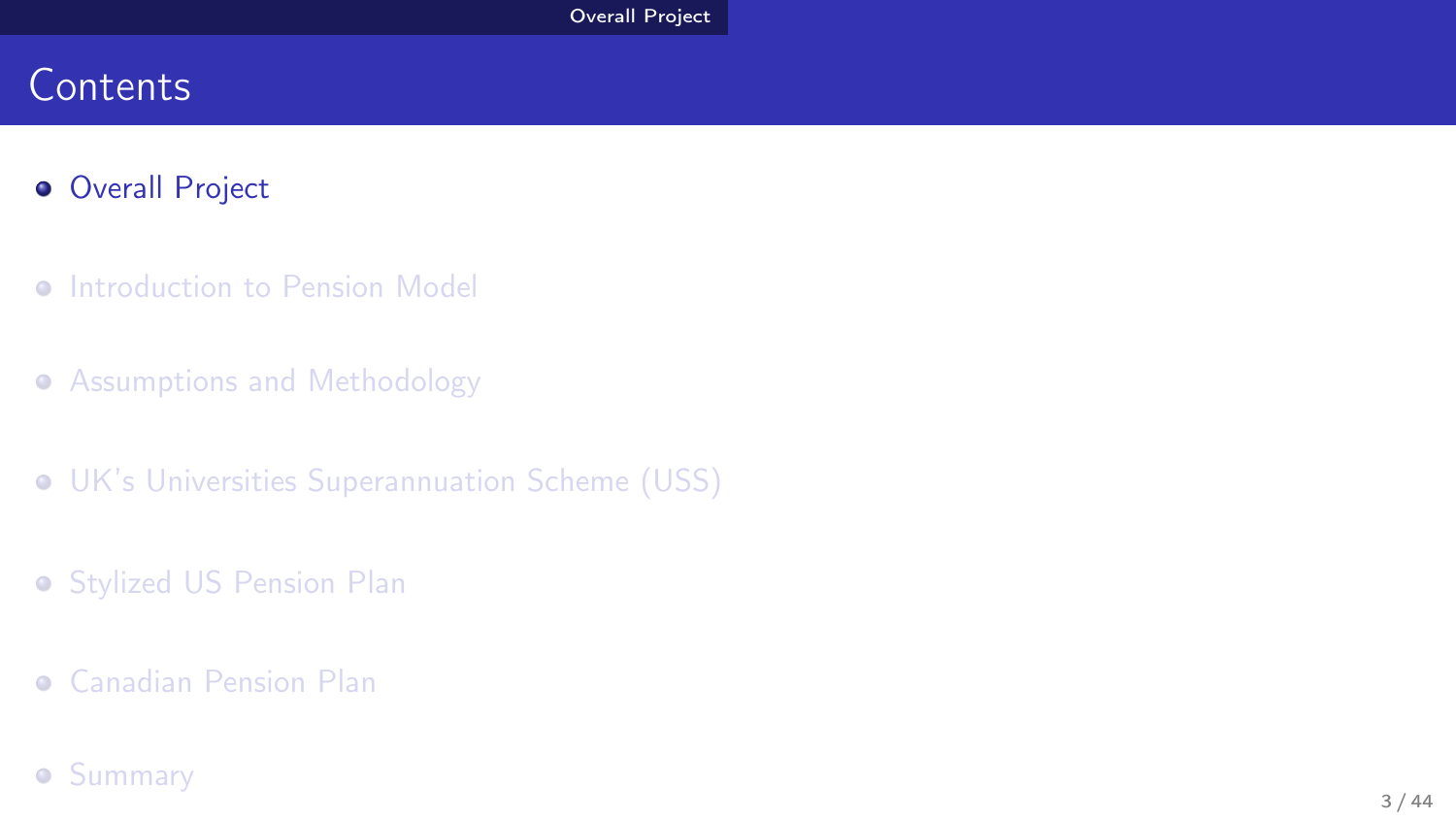#### Motivation for Overall Project

- Baby boomers entering retirement
	- concerns of diminished returns, compromised pensions
- Higher old-age dependency ratio may lead to
	- **•** less saving (dissaving) and investment
	- shift in asset allocation toward low risk / low return assets
	- reduced labour force growth
- With implications for asset returns and retirement outcomes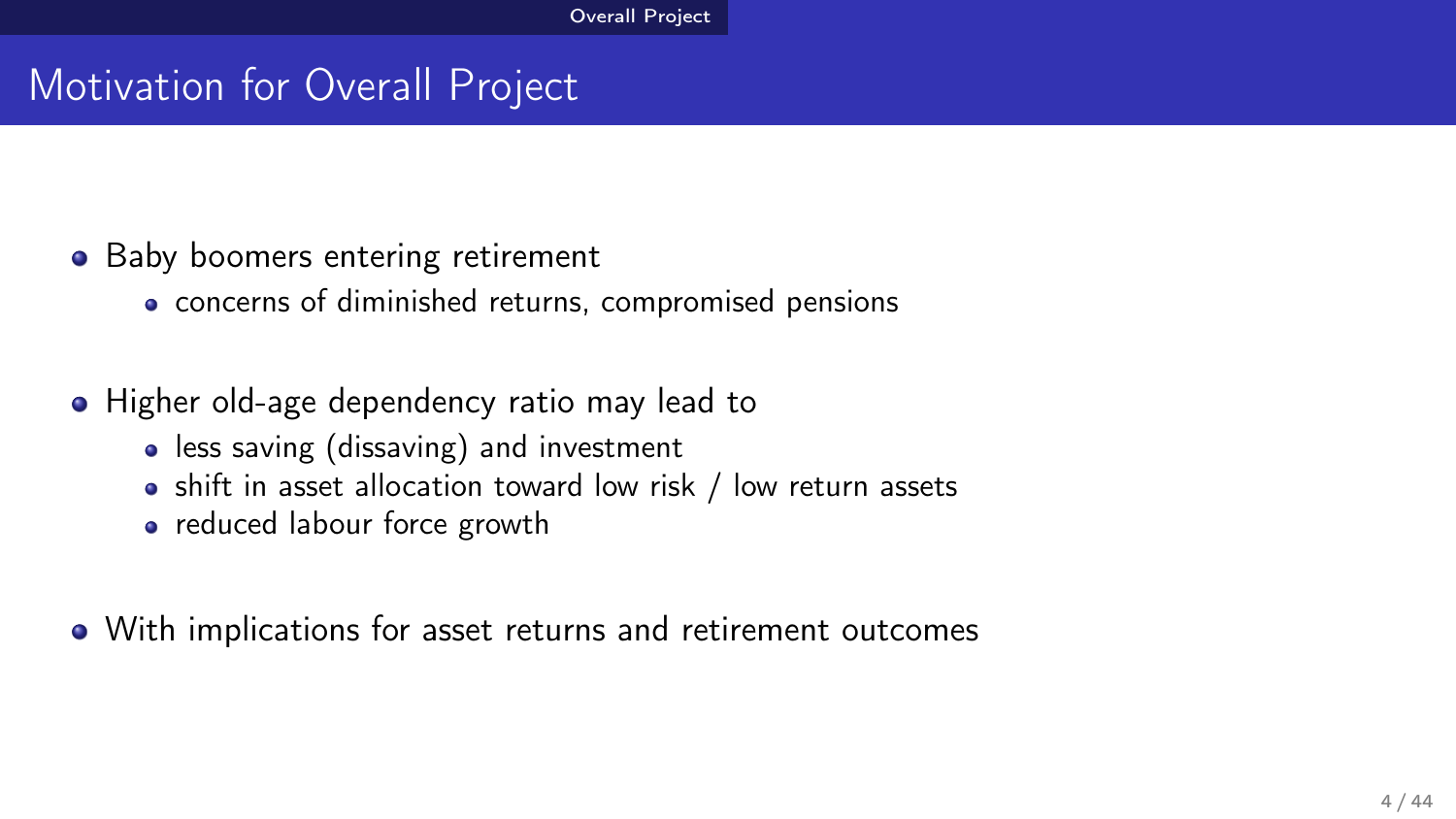## Model Framework / Results – Economic Demographic Model

- Overlapping Generations Model (OLG) with:
	- aggregate uncertainty
	- two asset classes (risky and risk-free)
	- multi-pillar pension systems (saving, pay-go, earnings based)
	- endogenous labour supply
- Generates standard age-specific labour, consumption, asset holdings and portfolio allocation qualitatively consistent with data
- Older population results in moderately lower asset returns
	- $\bullet$  Increasing survival probability for age 65+ (20% increase at oldest ages) reduces returns by approximately 4%
- Higher pension replacement ratio results in lower asset accumulations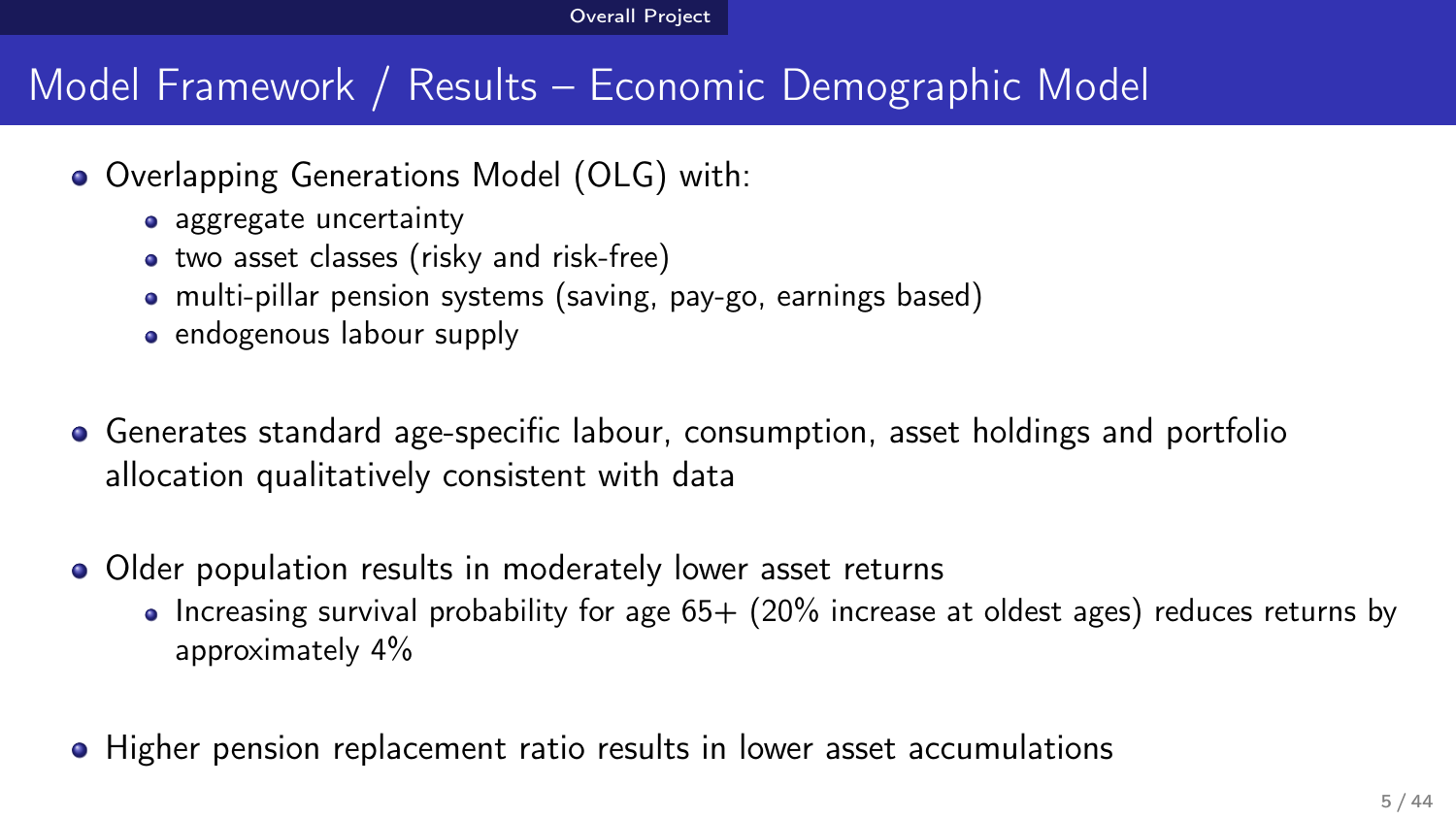#### **Contents**

#### **Overall Project**

- **•** Introduction to Pension Model
- **Assumptions and Methodology**
- UK's Universities Superannuation Scheme (USS)
- **Stylized US Pension Plan**
- Canadian Pension Plan

#### **•** Summary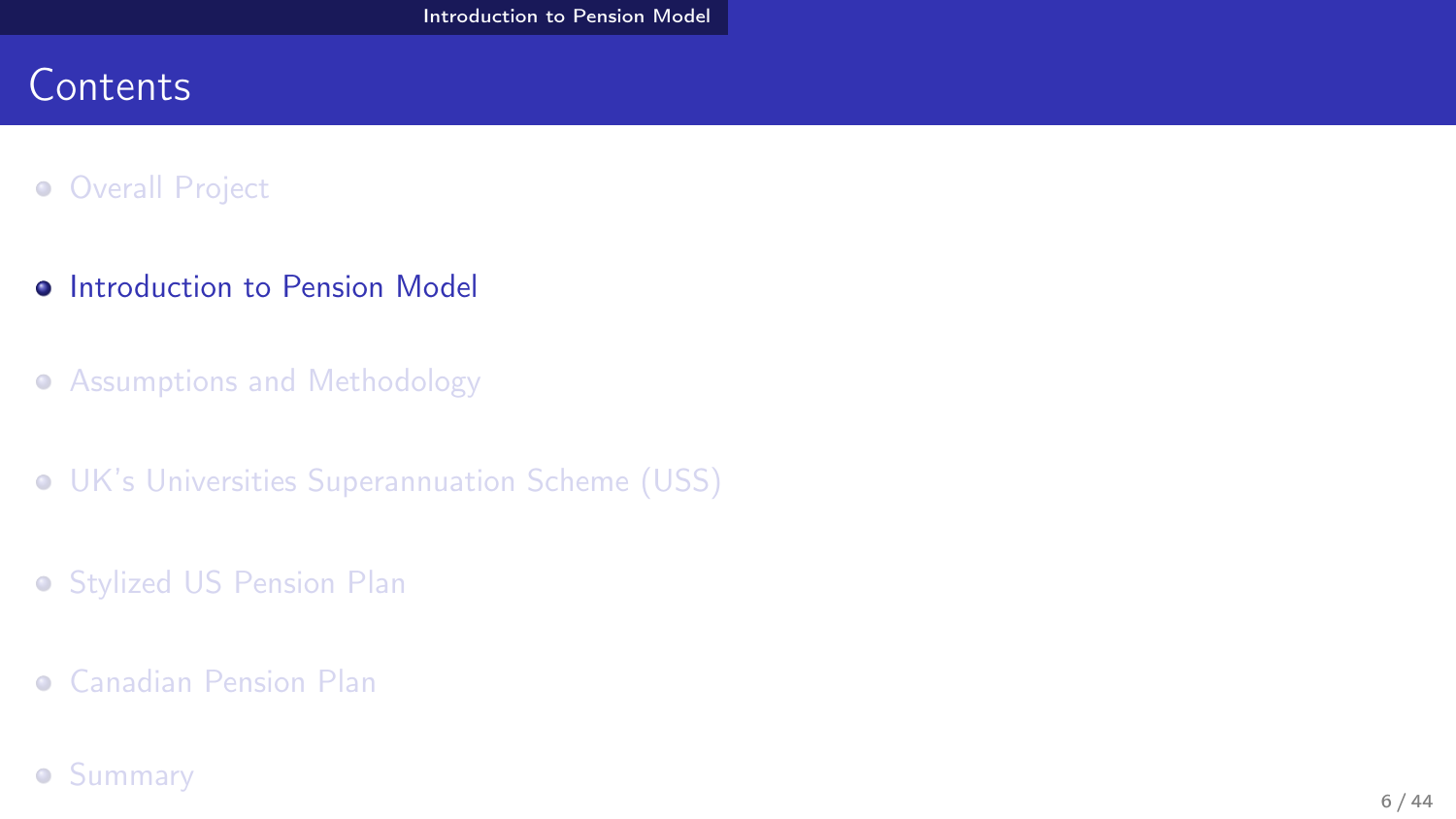#### **Motivation**

- Typical pension plan valuation compares assets to liabilities
- This comparison looks at expected values (perhaps including some margin)
- One approach to pension plan risk assessment is Economic Capital [see Porteous, et al. (2012)]
	- Used for banking and insurance sectors under Basel 2, 3 and Solvency 2
	- Sufficient to cover 99.5th percentile outcome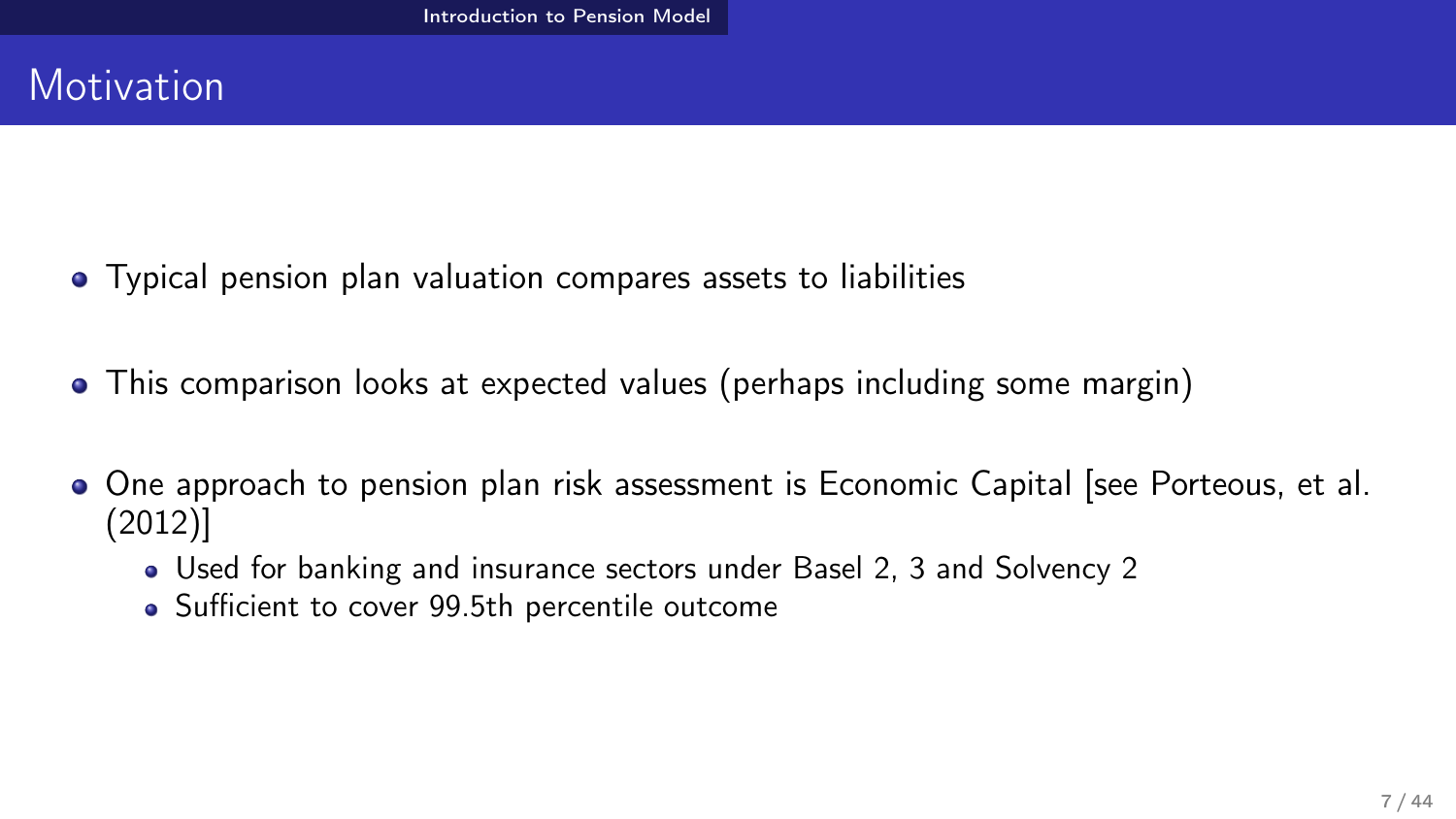## Methodology

- Select a representative pension plan
	- Universities Superannuation Scheme (UK) 2014 Actuarial Valuation
	- Stylized US pension plan
	- Canadaian pension plan
- **Select an economic model** 
	- Graphical Model [see Oberoi, et al. (2019)]
- Select a mortality model
	- M7 from Cairns, et al. (2007)
- Quantify pension risk [see Porteous, et al. (2012)]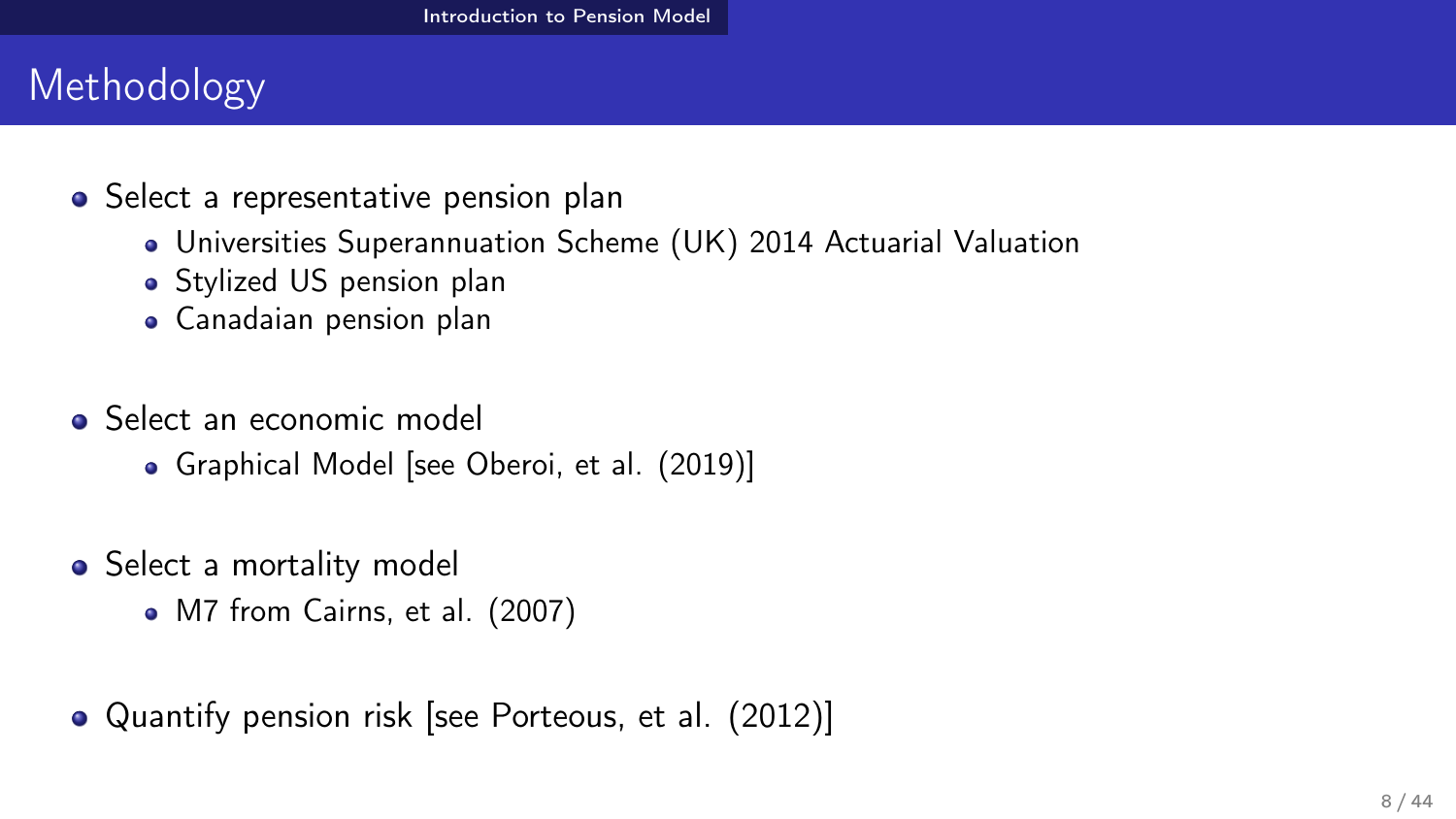#### **Contents**

- **Overall Project**
- **O** Introduction to Pension Model
- **•** Assumptions and Methodology
- UK's Universities Superannuation Scheme (USS)
- **Stylized US Pension Plan**
- Canadian Pension Plan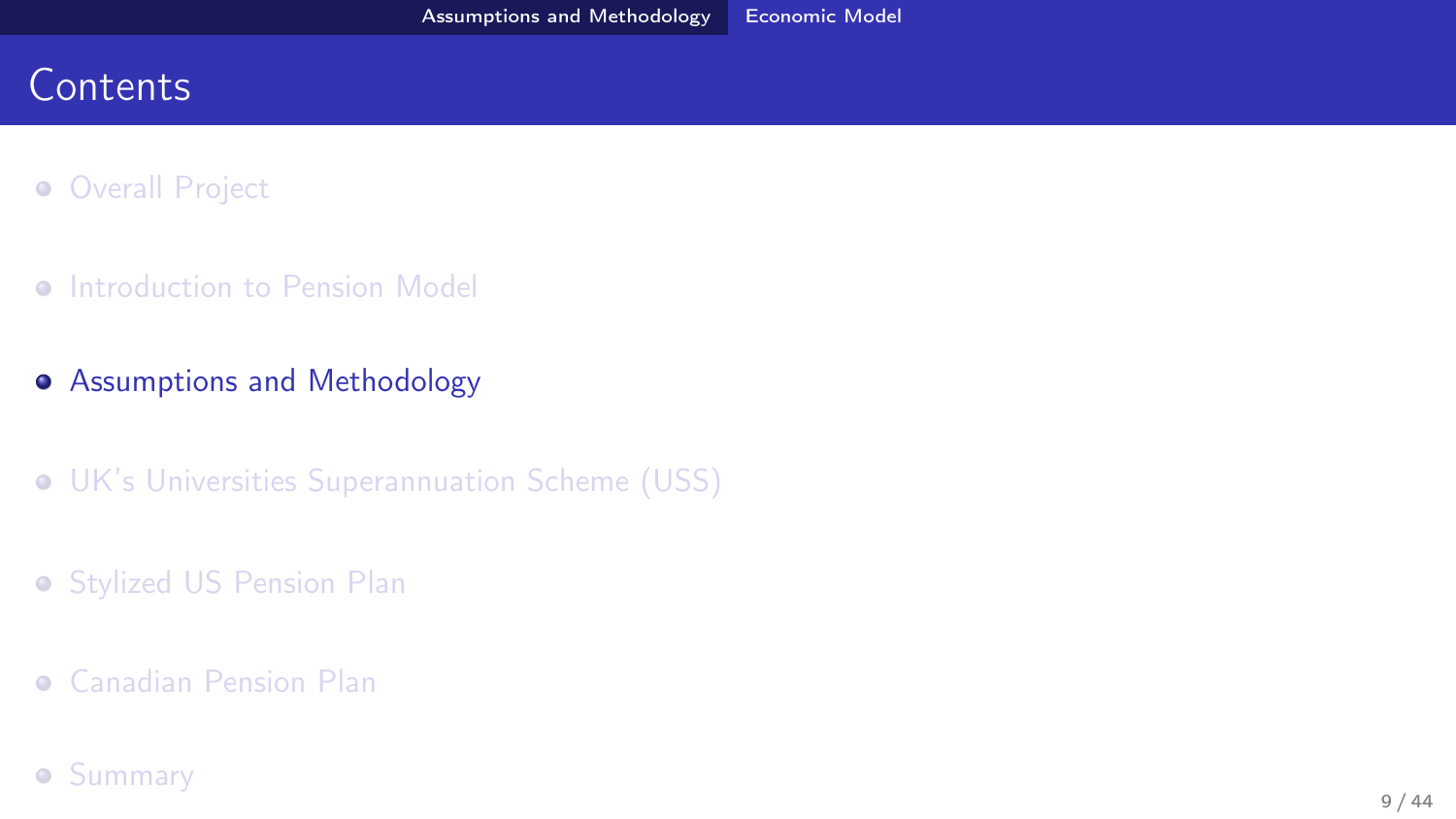## Graphical Model - Background

- Graphical models are probabilistic models for which a graph expresses the conditional dependence structure between random variables.
- We use graphical models to simulate economic variables over long time horizons.
- The approach we use is:
	- **•** transparent
	- **o** flexible
	- easy to implement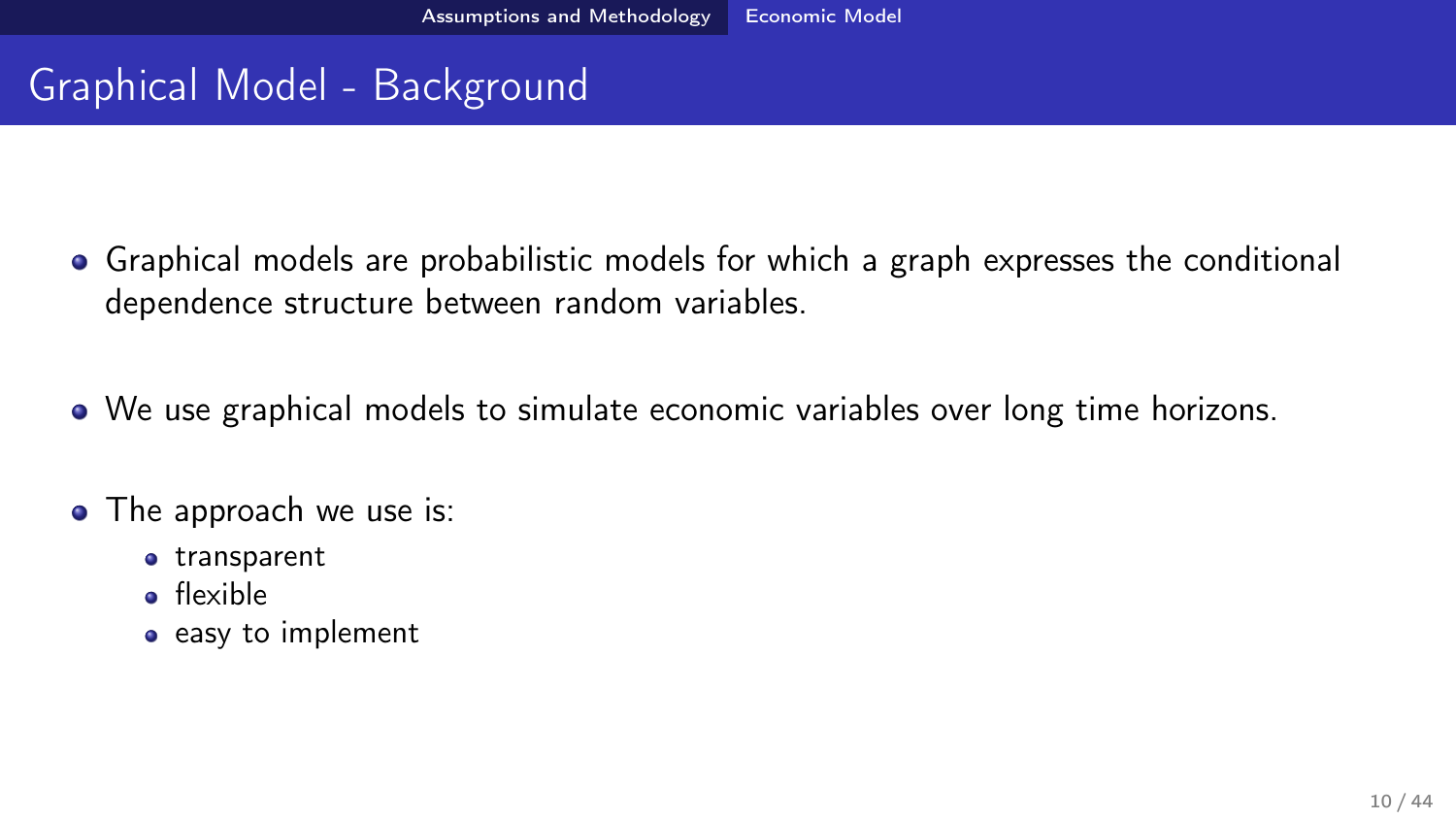## Methodology - forecasting



- Assume 3 economic variables A,B and C.
- $\bullet$  The individual economic random variables,  $Z_{it}$ s, are modelled as:

$$
Z_{it} = \mu_i + Y_{it}, \text{ where } Y_{it} = \beta_i Y_{i(t-1)} + \varepsilon_{it} \text{ and } \varepsilon_{it} \sim N(0, \sigma_i^2).
$$

- Correlation of the error terms is represented by a graphical model.
- **o** The error terms:
	- $\bullet$  are assumed to be independently distributed across time t;
	- which are directly connected to each other are dependent;
	- which are indirectly connected are still dependent, but more weakly so.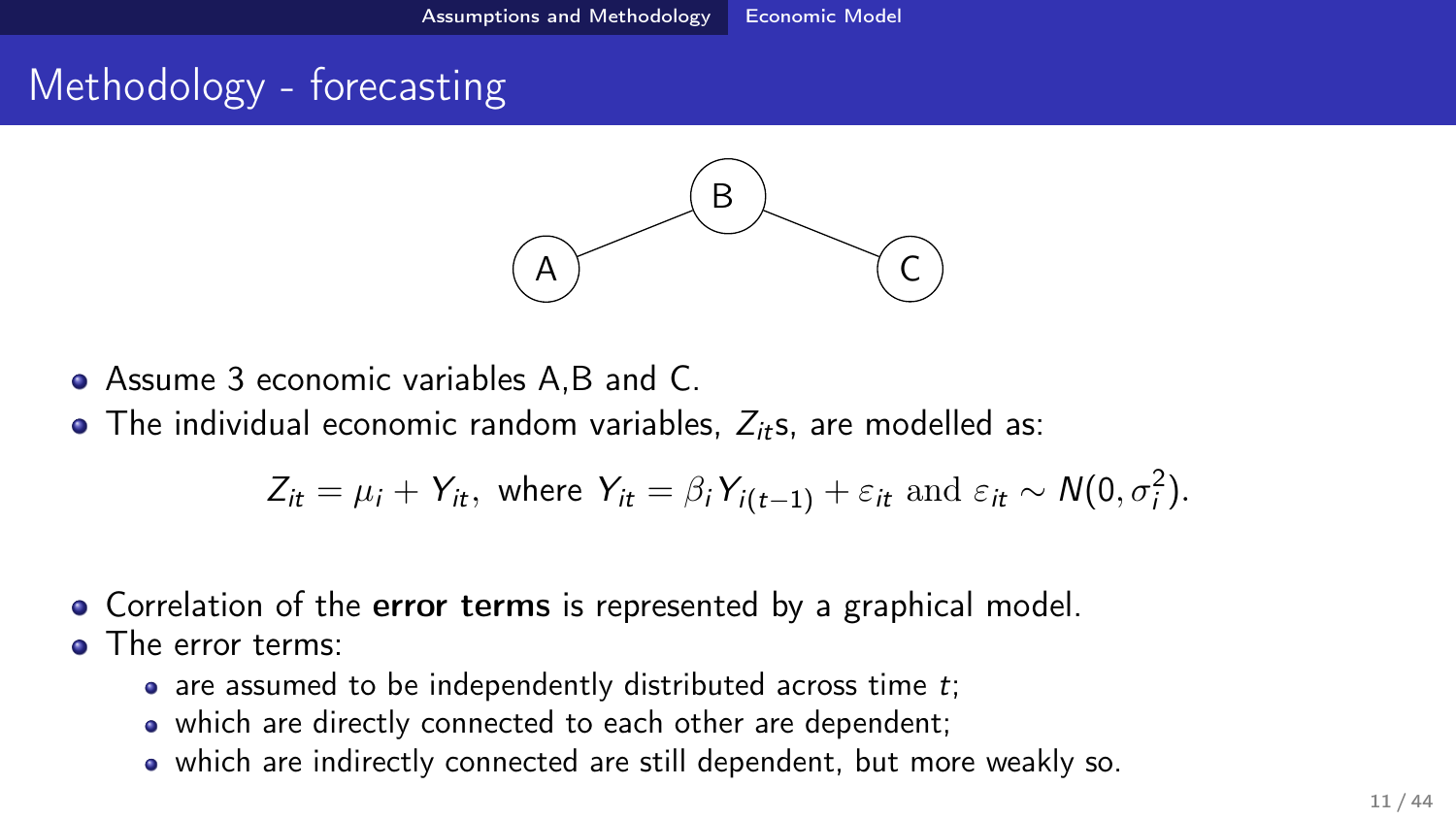#### Methodology - selecting a correlation structure

- We use simultaneous p-values to select a graphical structure.
- Hojsgaard et al. (2012). provide guidance on the use of packages written in R to estimate graphical models.
- We use the following UK and US economic time series data:
	- **Price Inflation**
	- **Salary Inflation**
	- **Dividend Yield**
	- **•** Dividend Growth
	- **Consols Yield**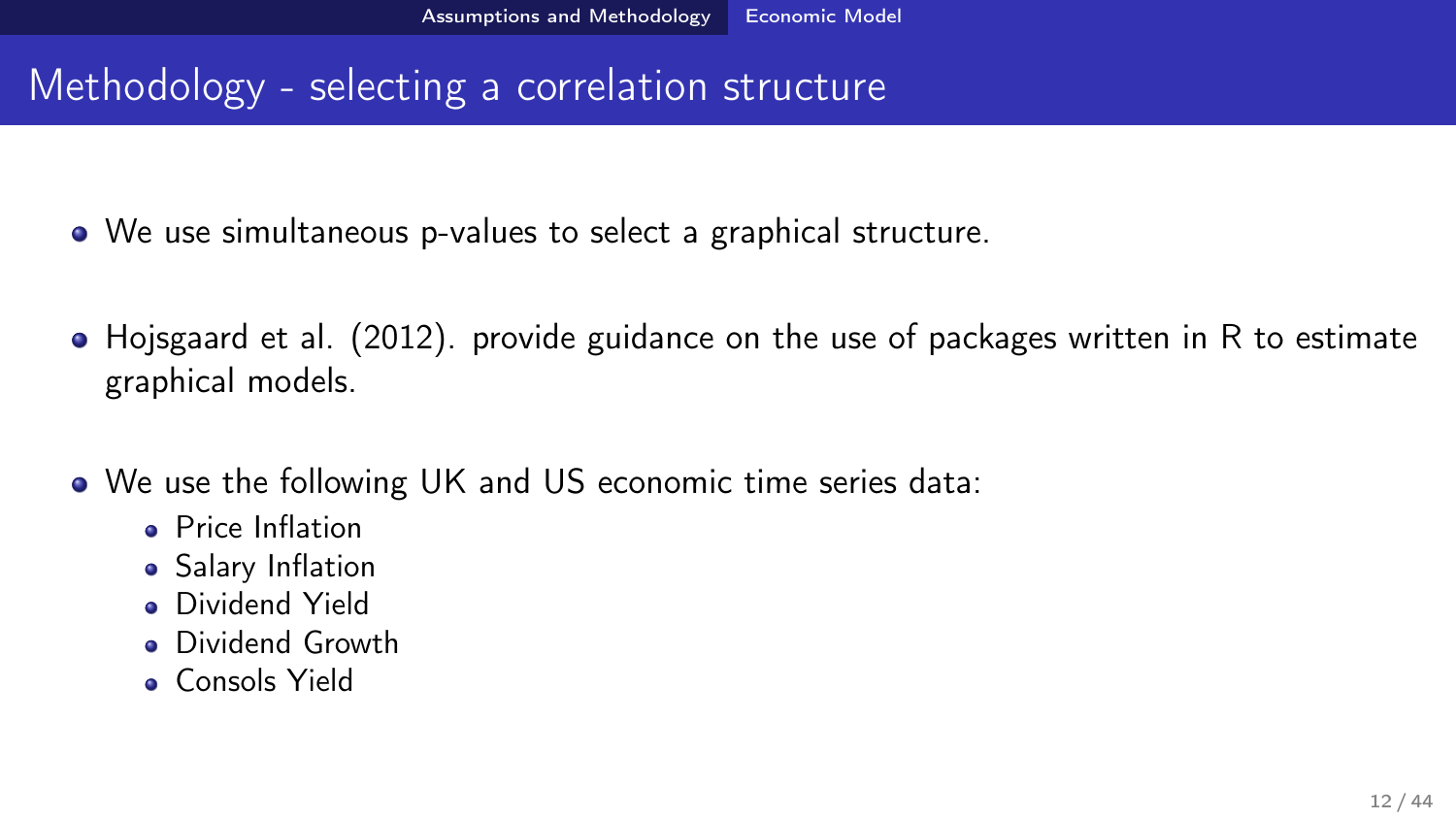#### Economic Model – Graphical Model for UK

Model UK: Graphical model with 6 edges.

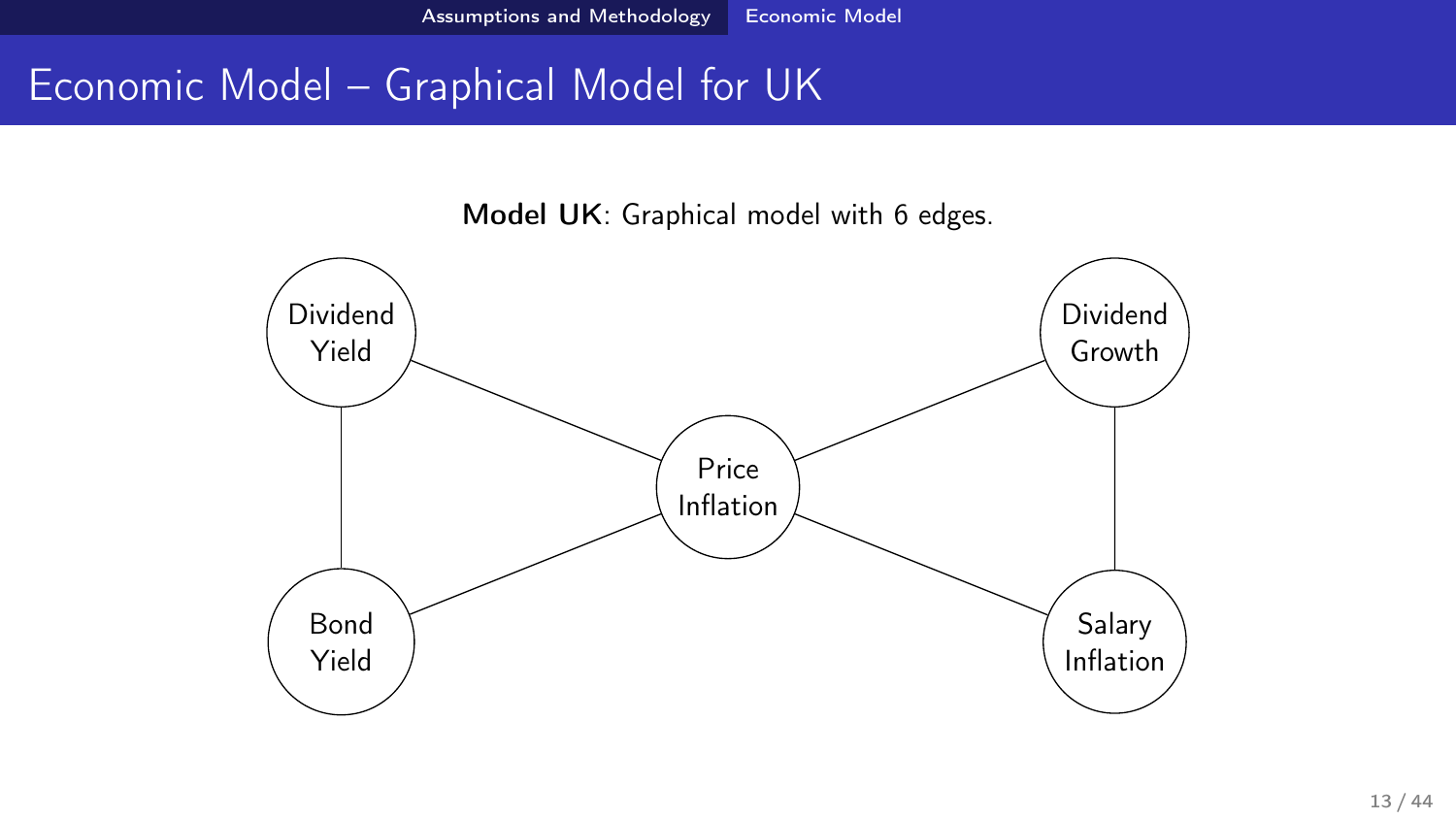#### Corresponding P-Values



Edge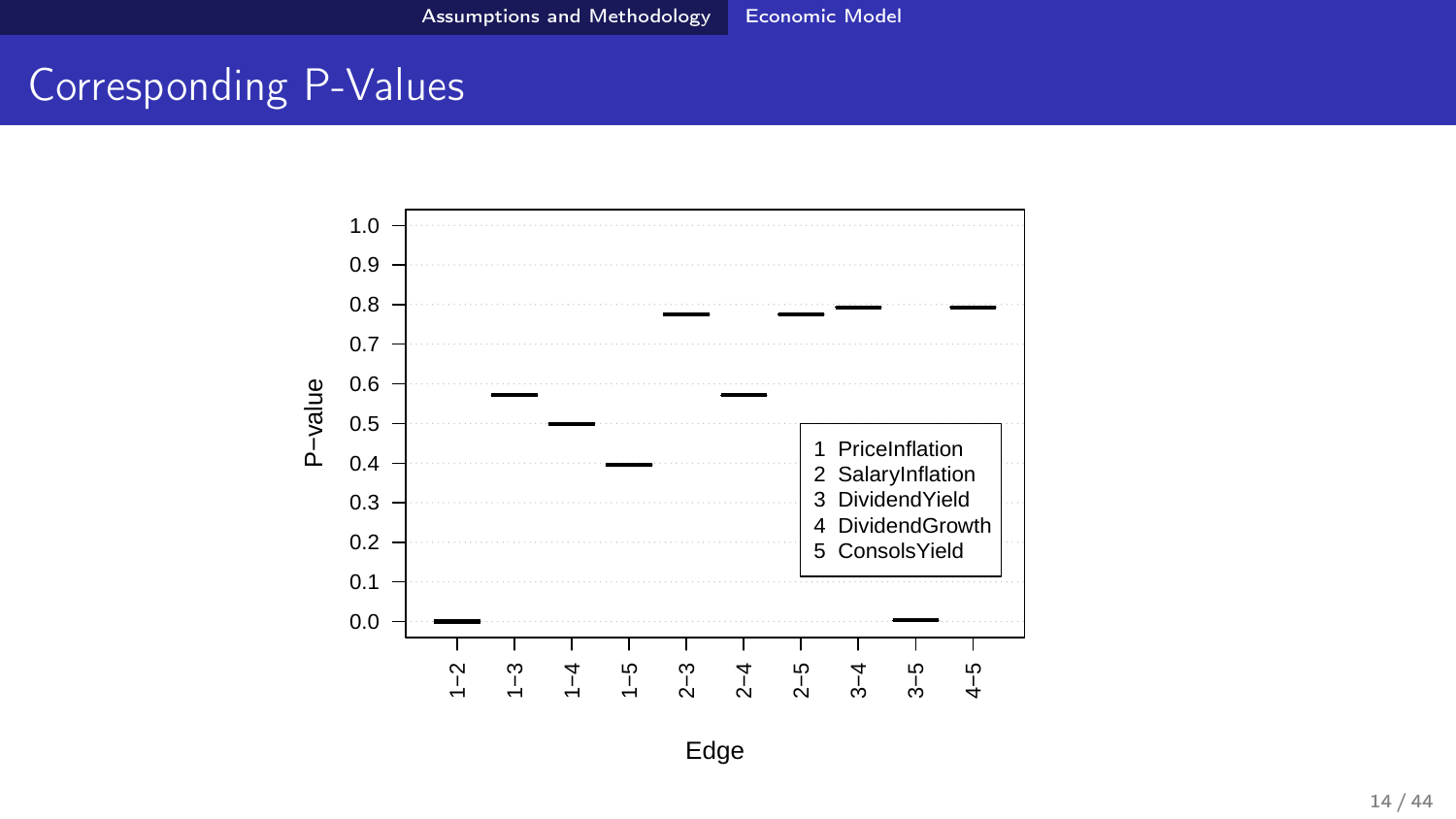#### Economic Model – Graphical Model for US

Model US: Graphical model with 6 edges.

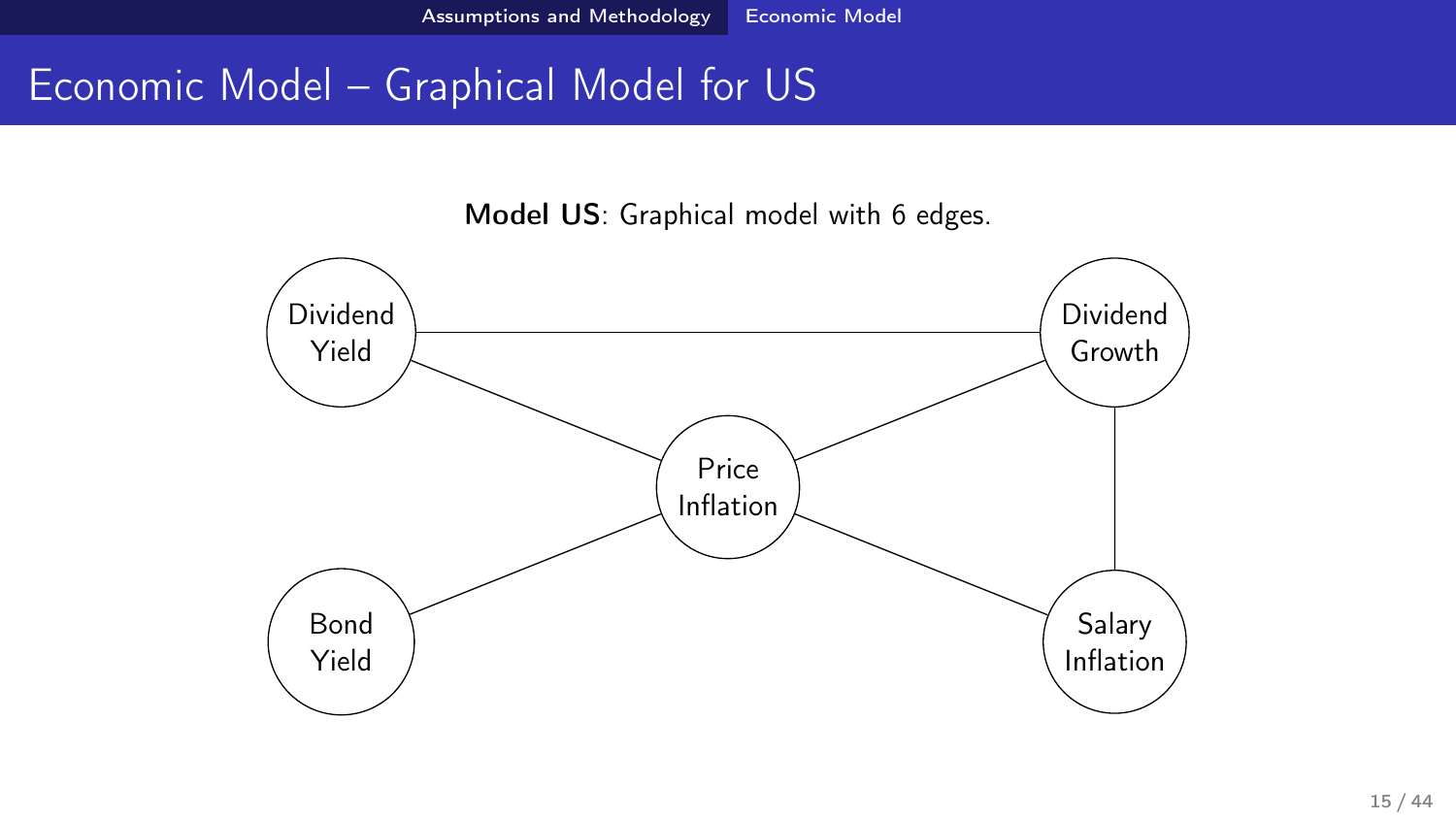#### Marginal distribution – Price Inflation

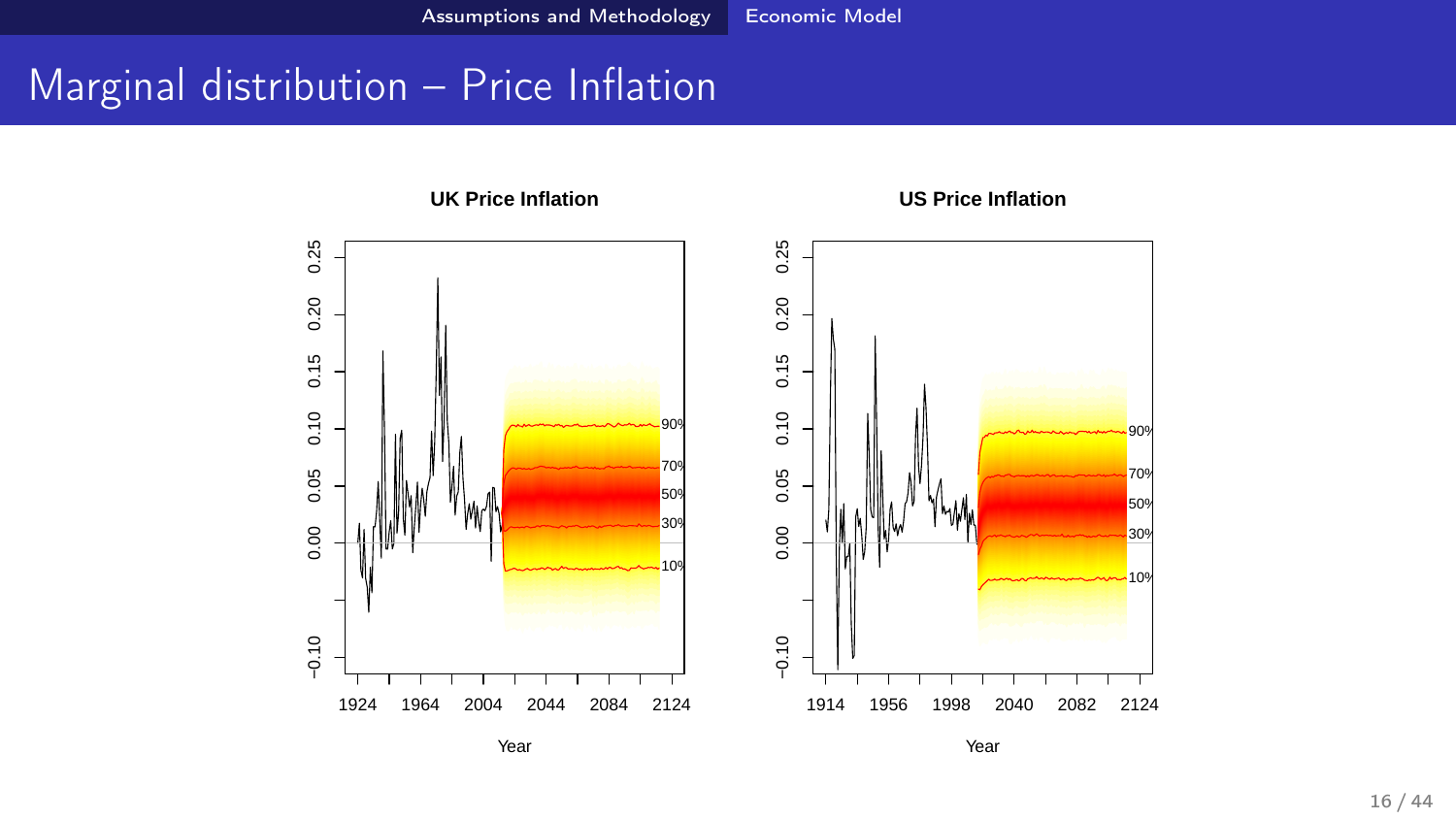#### Marginal distribution – Dividend Yield



Year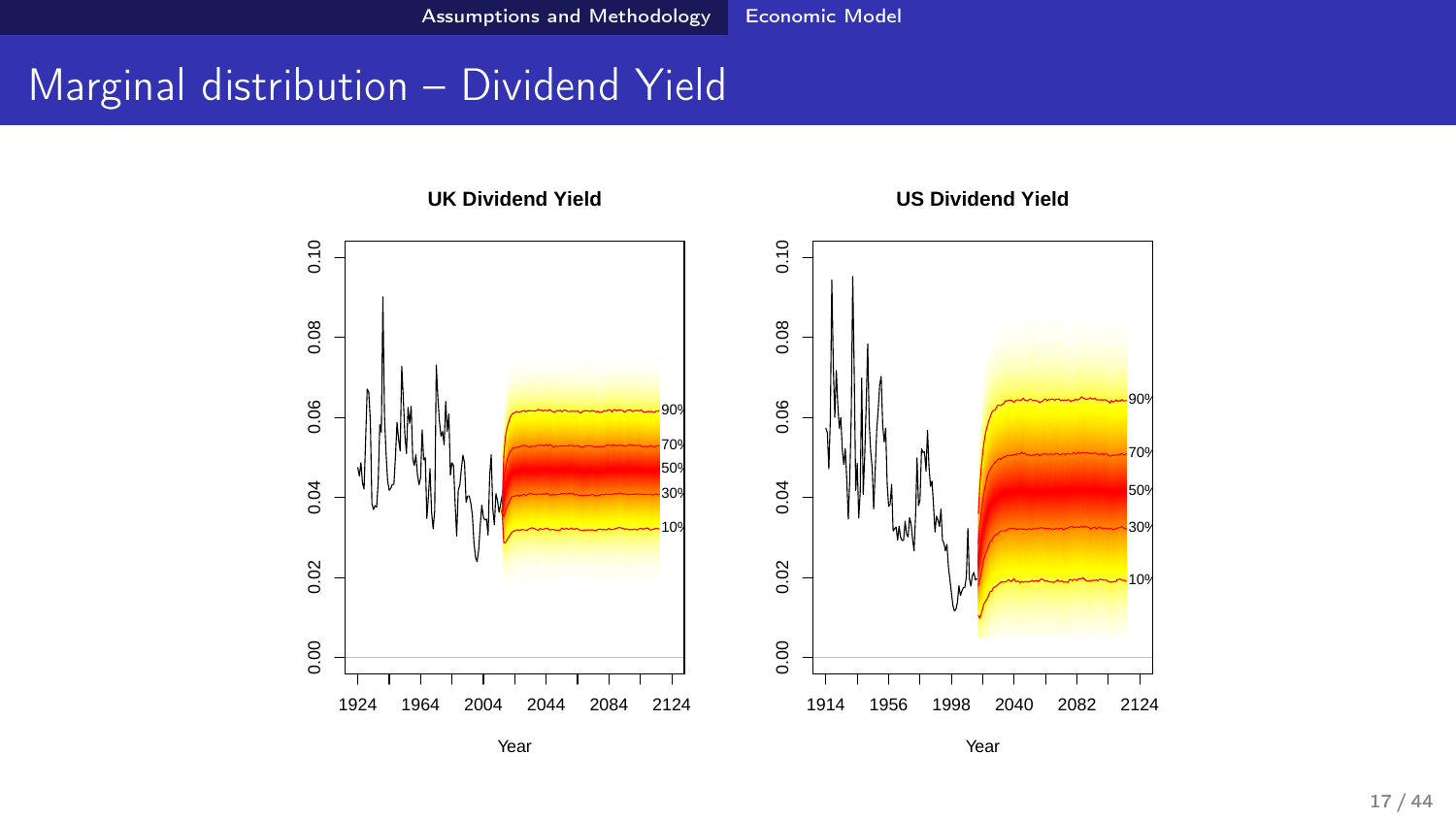#### Marginal distribution – Long Bond Yield



**UK Long Bond Yield (Consols Yield)**

**US Long Bond Yield**

Year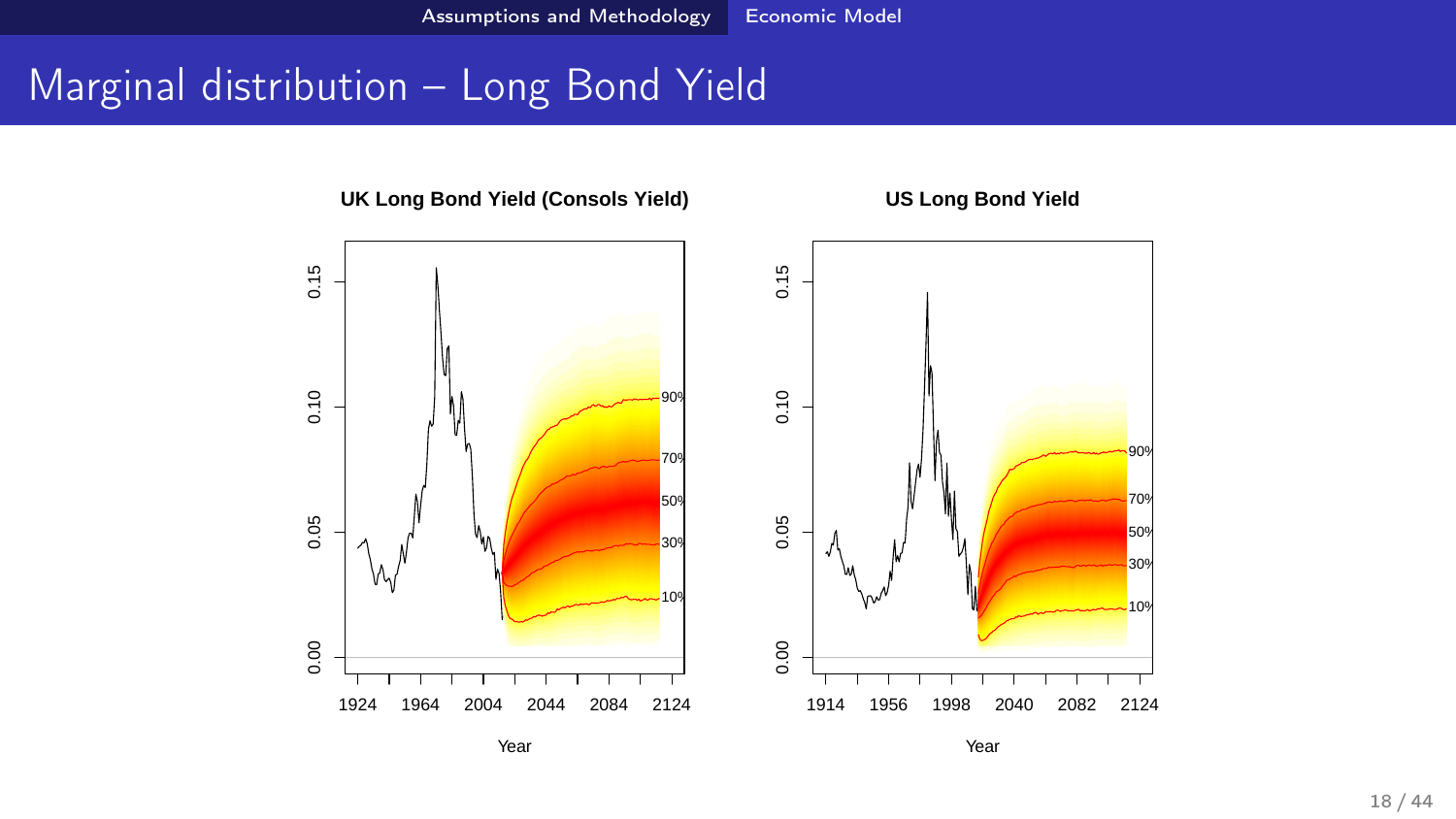## Joint distribution (1)



Figure: Plots of simulated price and salary inflation for UK and US.  $19/44$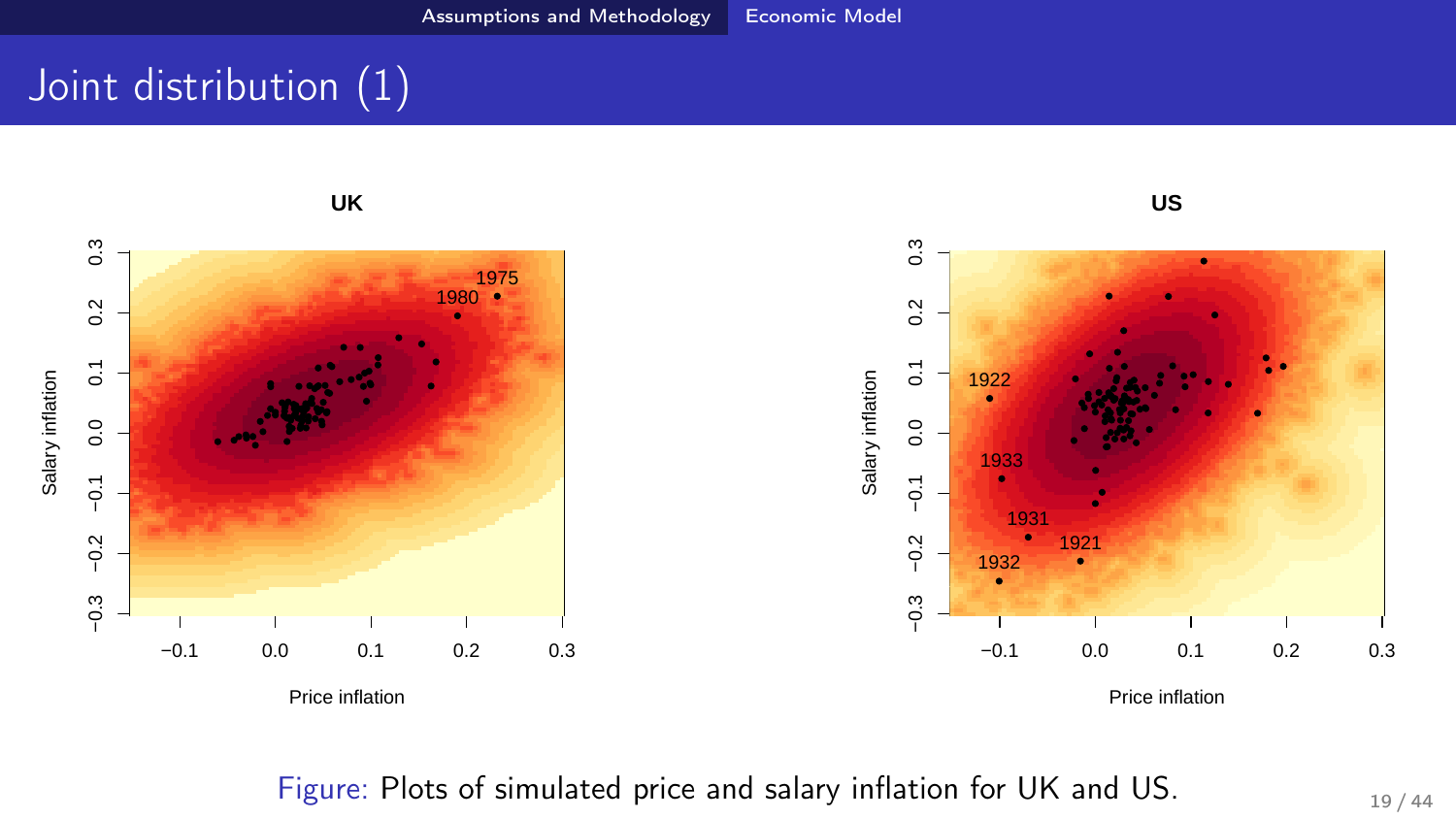## Joint distribution (2)

**UK**



**US**



Figure: Plots of simulated share and bond returns for UK and US. 20/44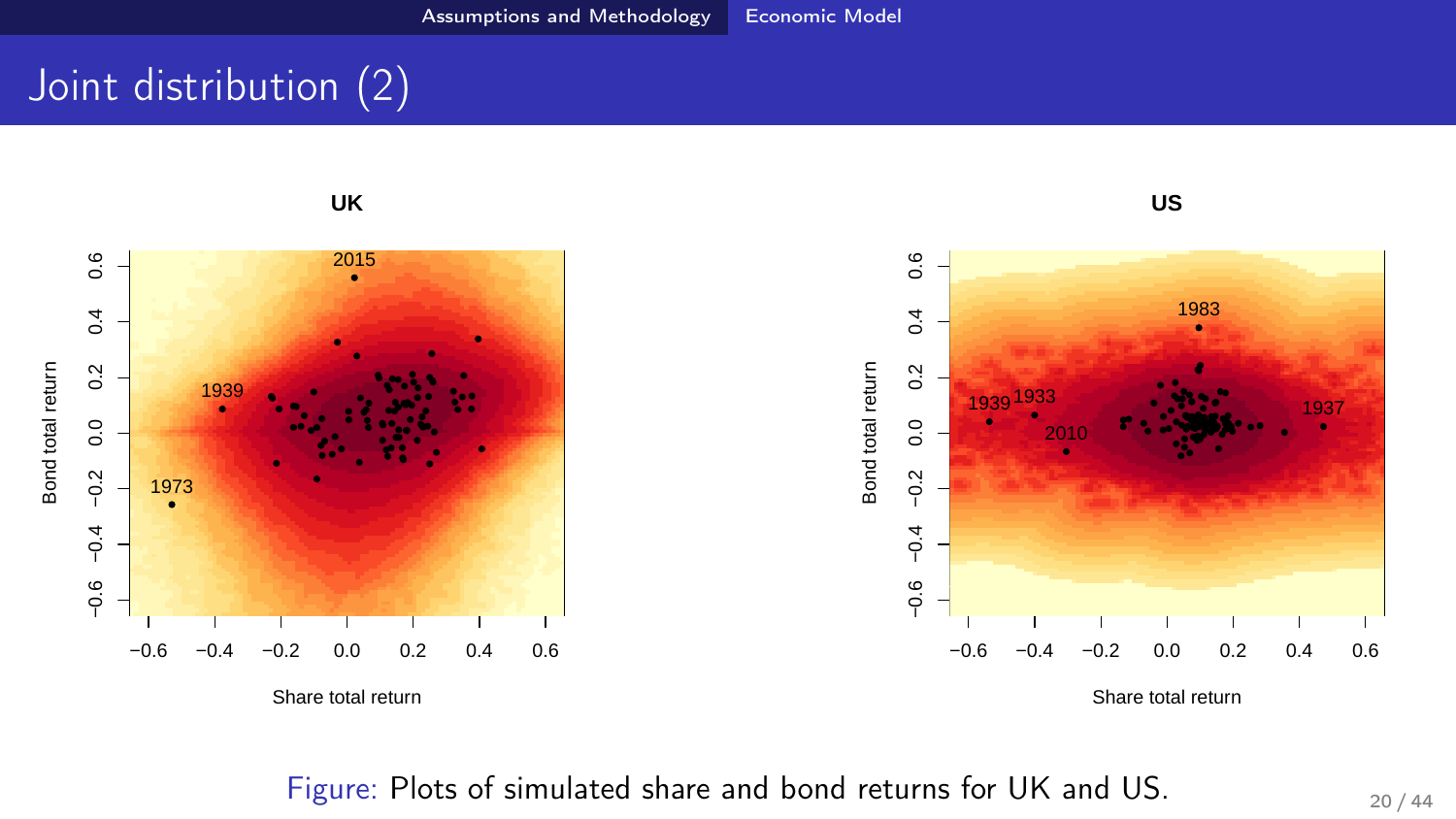#### Mortality Model – M7 from Cairns, et al. (2007)

$$
logit \, q(t,x) = \kappa_t^{(1)} + \kappa_t^{(2)}(x-\bar{x}) + \kappa_t^{(3)}((x-\bar{x})^2 - \hat{\sigma}_x^2) + \gamma_{t-x}^{(4)}
$$

- Model assumes a functional relationship between ages (and hence smoothness).
- One of the better fit models to England and Wales data (Cairns et al. (2007)).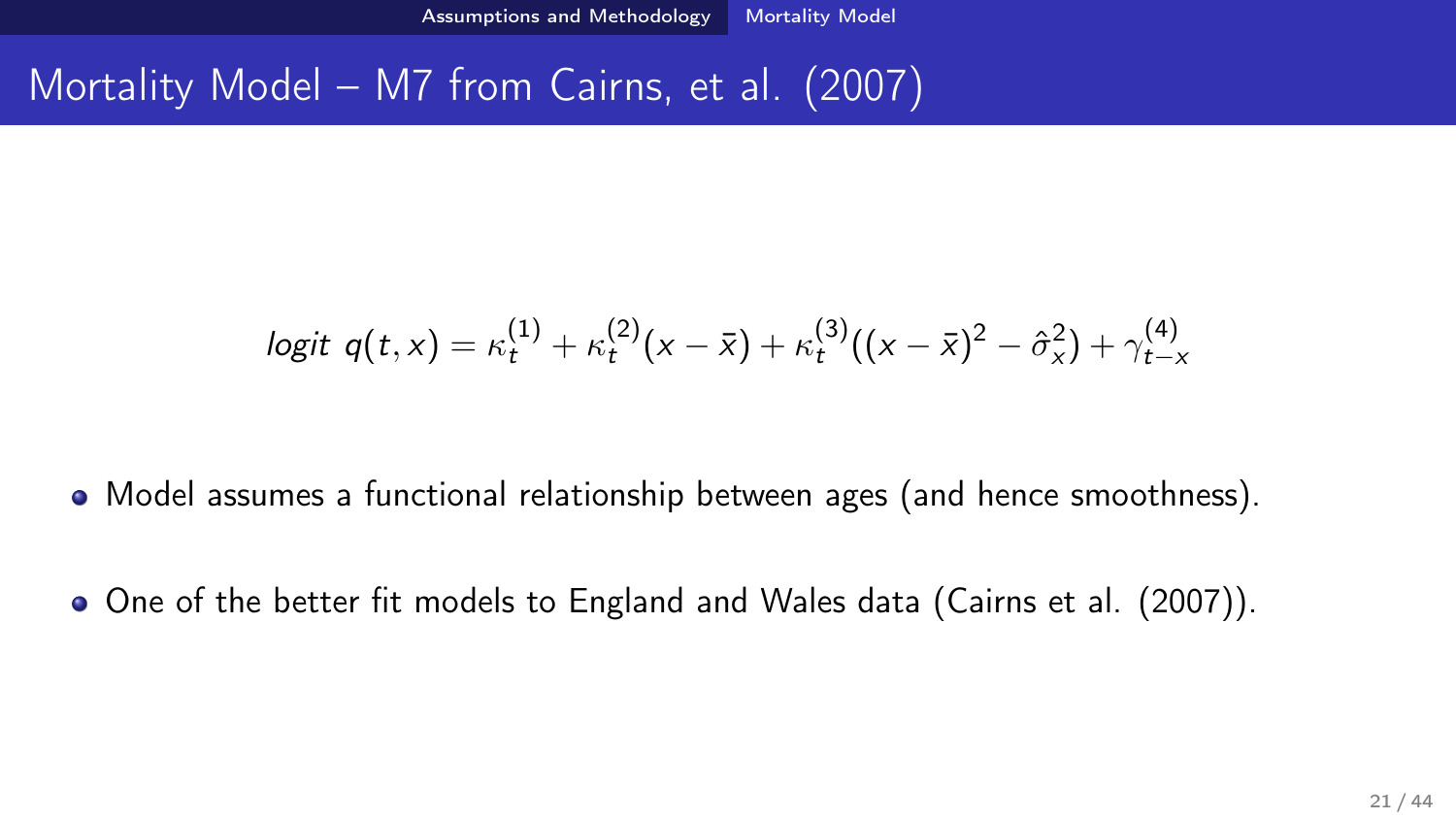#### Mortality Model - M7 from Cairns, et al. (2007)



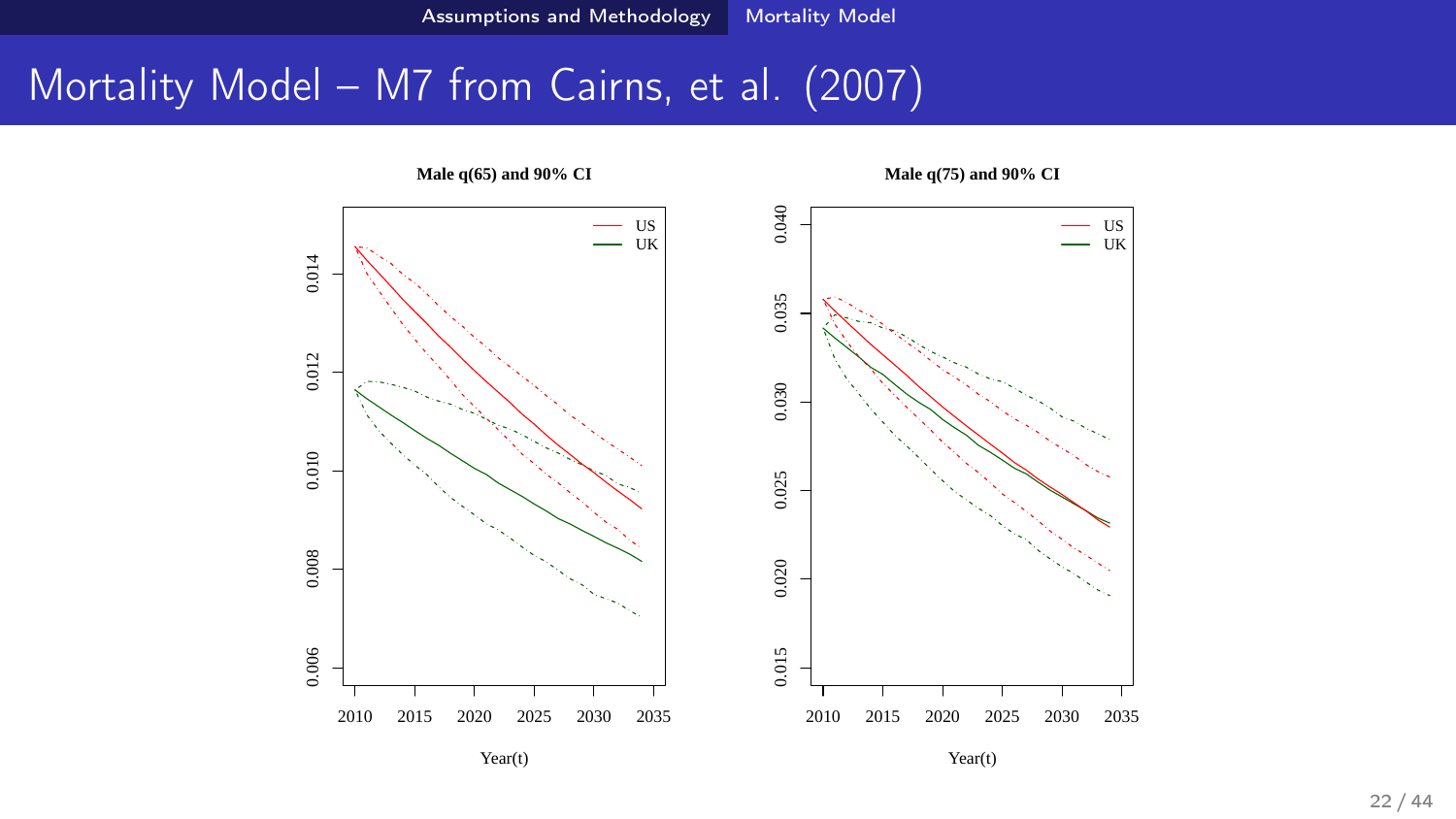#### Economic Capital Approach

- Use asset yield at time t, discount future benefits/expenses to obtain best estimate asset requirement
- Surplus/deficit at time  $t$  (profit vector) given by

$$
P_t = L_{t-1}I_{t-1,t} - X_t - L_t
$$

• Present value of future profits given by:

$$
V_0=\sum_{t=1}^T P_tD_{(0,t)}
$$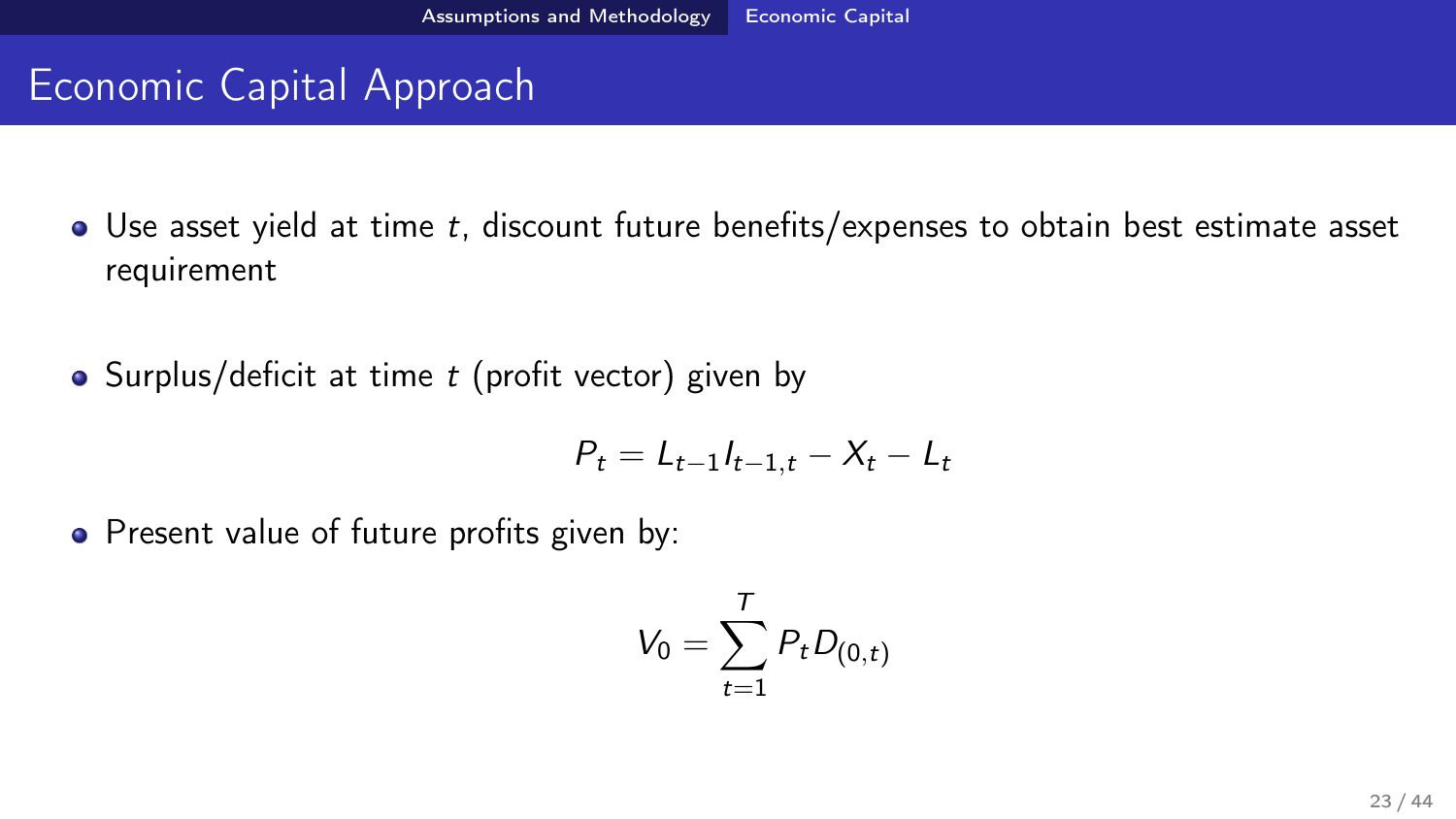#### Economic Capital Approach

• Present value of future profits,  $V_0$ , can also be expressed as follows:

$$
V_0 = A_0 - \sum_{t=0}^T X_t D_{(0,t)}
$$

• Repeat previous steps 10,000 times to obtain a distribution of  $V_0$ . The required economic capital is the 0.5th percentile of the  $V_0$  distribution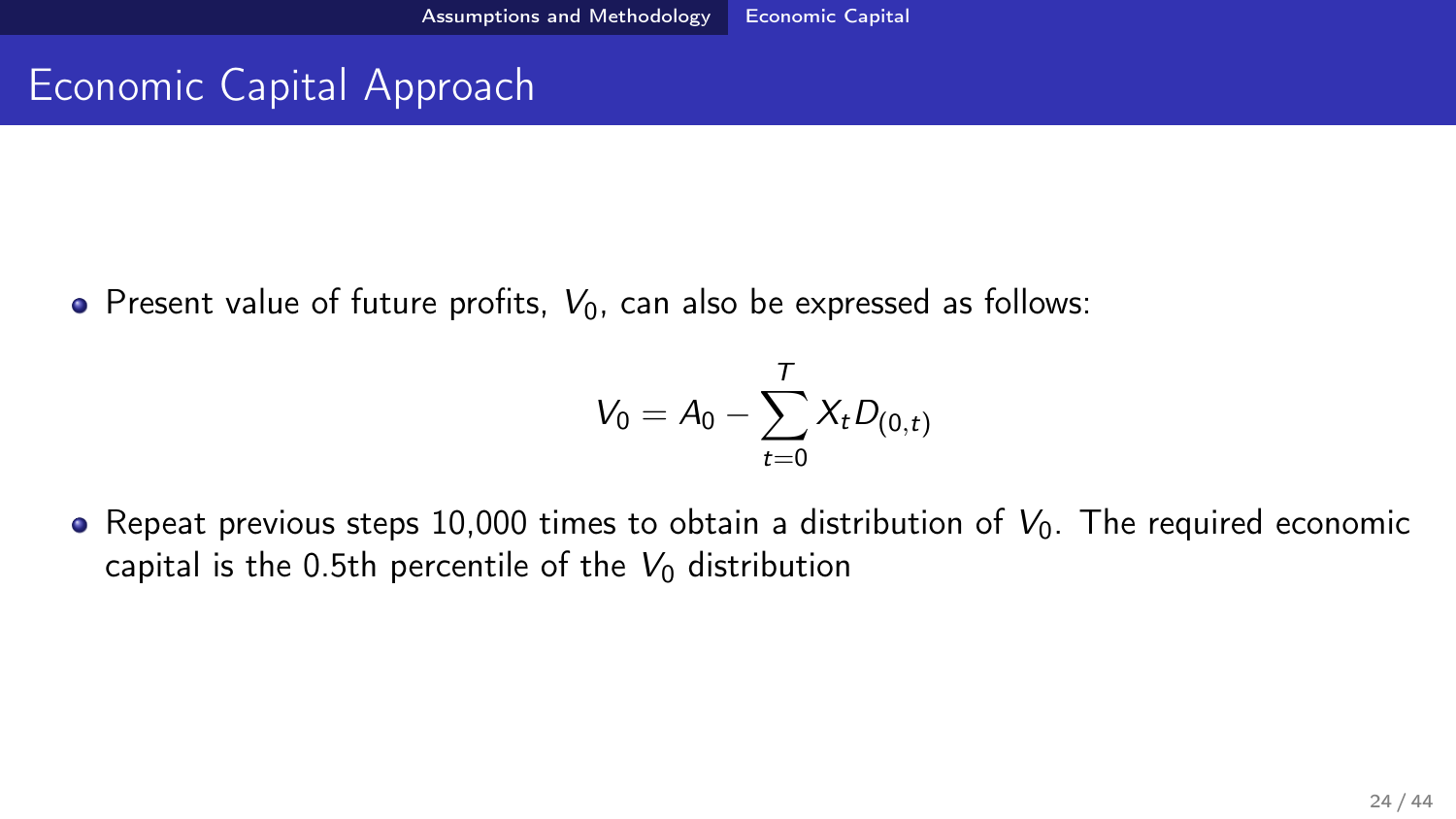#### **Contents**

- **Overall Project**
- **O** Introduction to Pension Model
- **Assumptions and Methodology**
- UK's Universities Superannuation Scheme (USS)
- **Stylized US Pension Plan**
- Canadian Pension Plan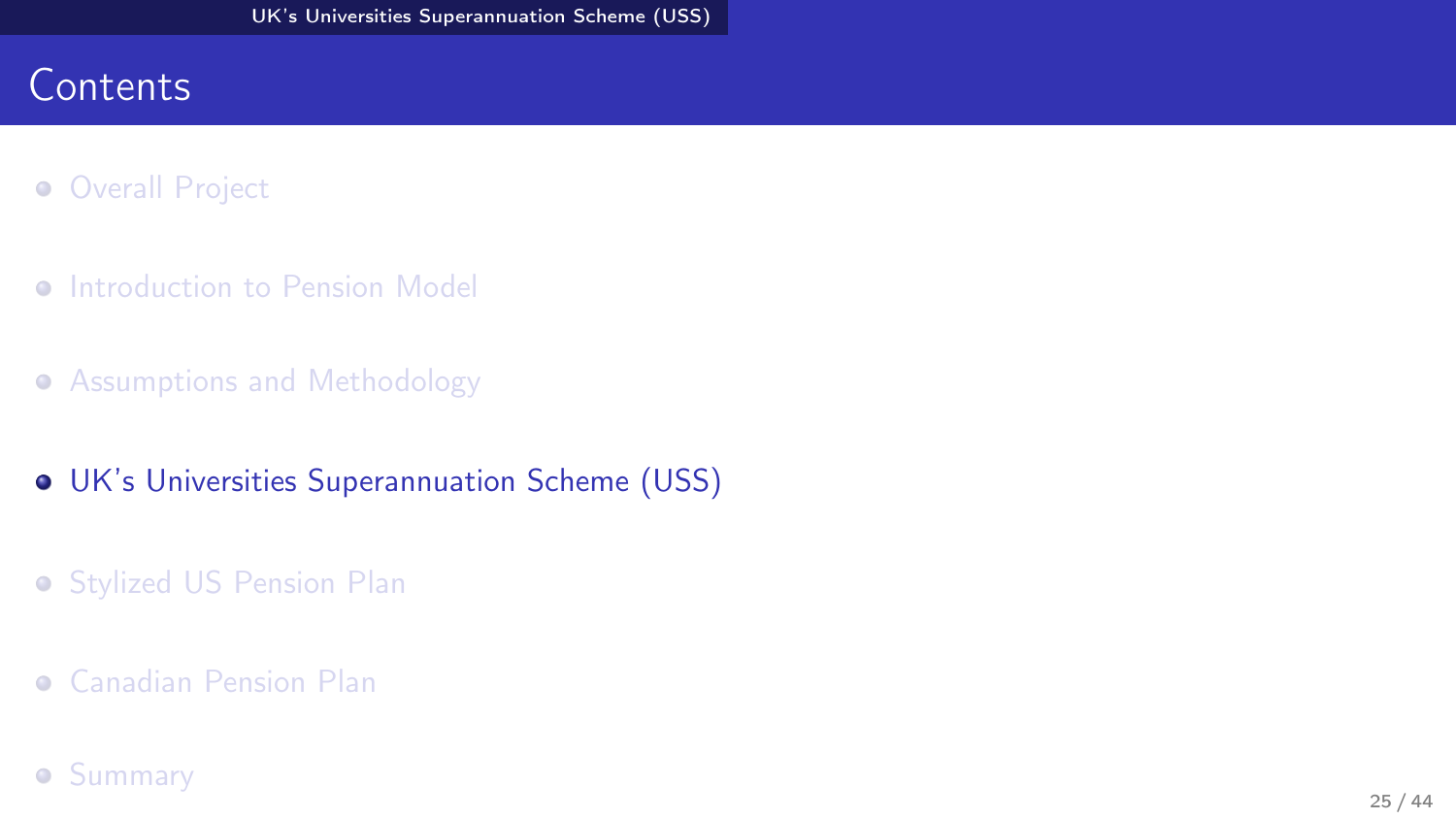## USS Pension Scheme – Benefits

- 1/80th final salary benefit for service to April 1, 2016
- 1/75th career revalued benefit for service from April 1, 2016
- Lump sum at retirement  $= 3 \times$  annual pension
- Pension increases based on min [CPI, 5%]
- Contribution rate: 24% of salary (8% employee  $+$  16% employer)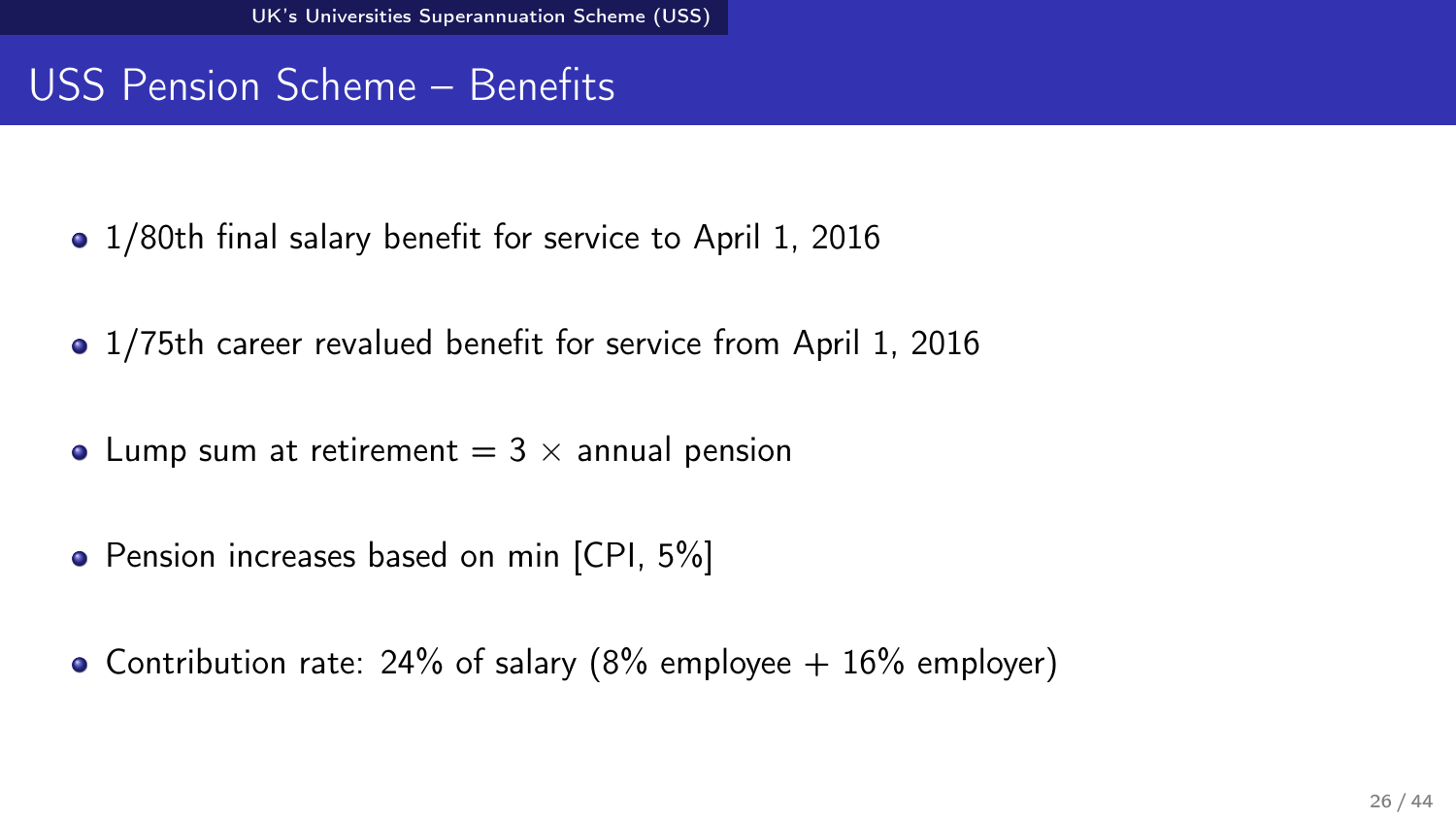## USS Pension Scheme – Data

| <b>Active Members</b>  | Number                     | 167,545 |
|------------------------|----------------------------|---------|
|                        | Average pensionable salary | £42,729 |
|                        | Average age                | 43.8    |
|                        | Average past service       | 12.5    |
| Deferred Members       | Number                     | 110,430 |
|                        | Average deferred pension   | £2,373  |
|                        | Average age                | 45.1    |
| Pensioners             | Number                     | 70,380  |
| (including dependents) | Average pension            | £17,079 |
|                        | Average Age                | 71 1    |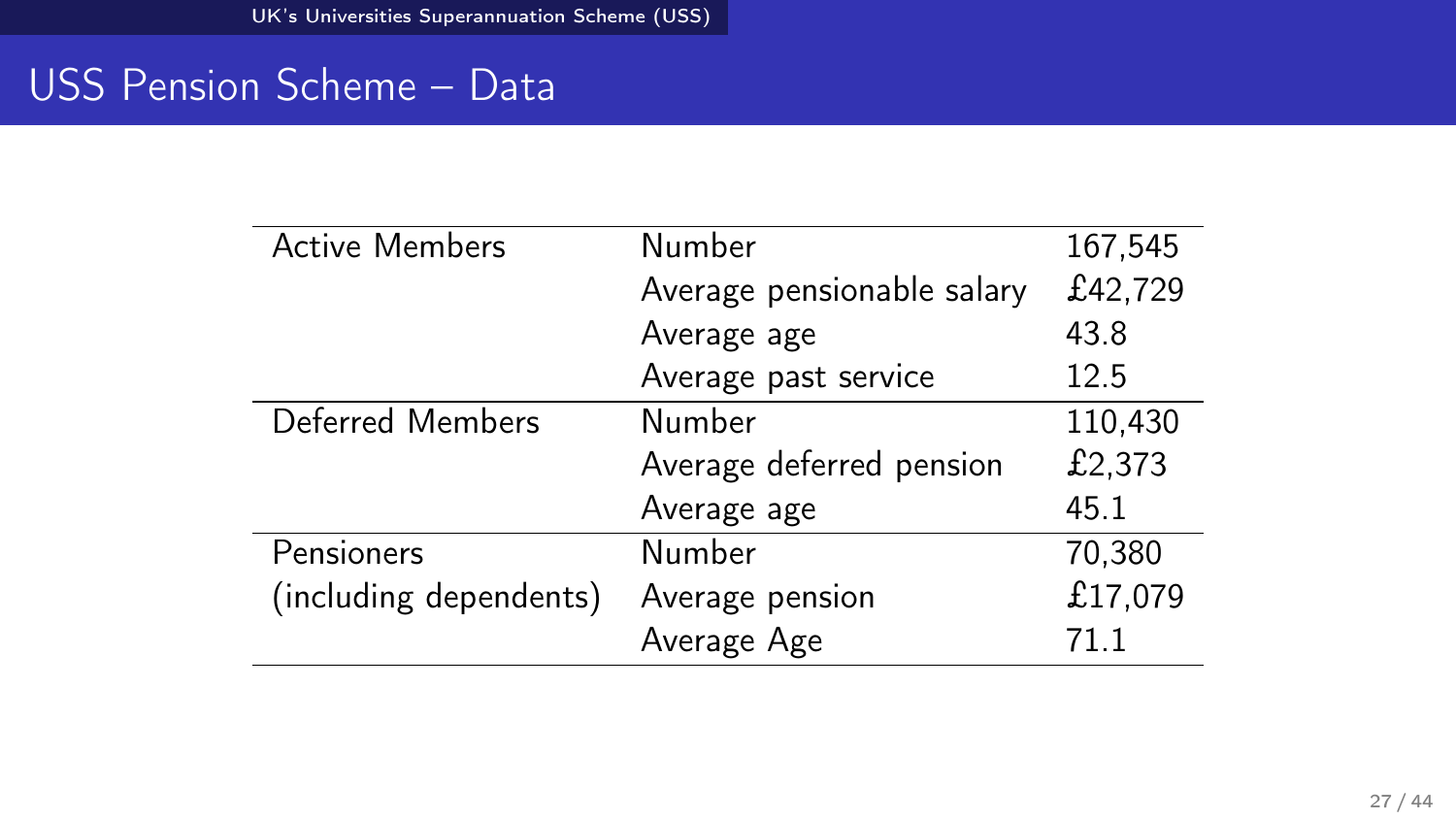#### USS Pension Scheme - Assets

| Assets             | <b>Benchmark Allocation</b>                  |  |
|--------------------|----------------------------------------------|--|
| UK equities        | 16%                                          |  |
| Overseas equities  | 31                                           |  |
| Alternative assets | 19                                           |  |
| Property           | 7                                            |  |
| Total real         | 73%                                          |  |
| Fixed interest     | 27                                           |  |
| Cash               | Ω                                            |  |
| Total fixed        | 27%                                          |  |
|                    | Note: Modelled as 70% Equities and 30% Bonds |  |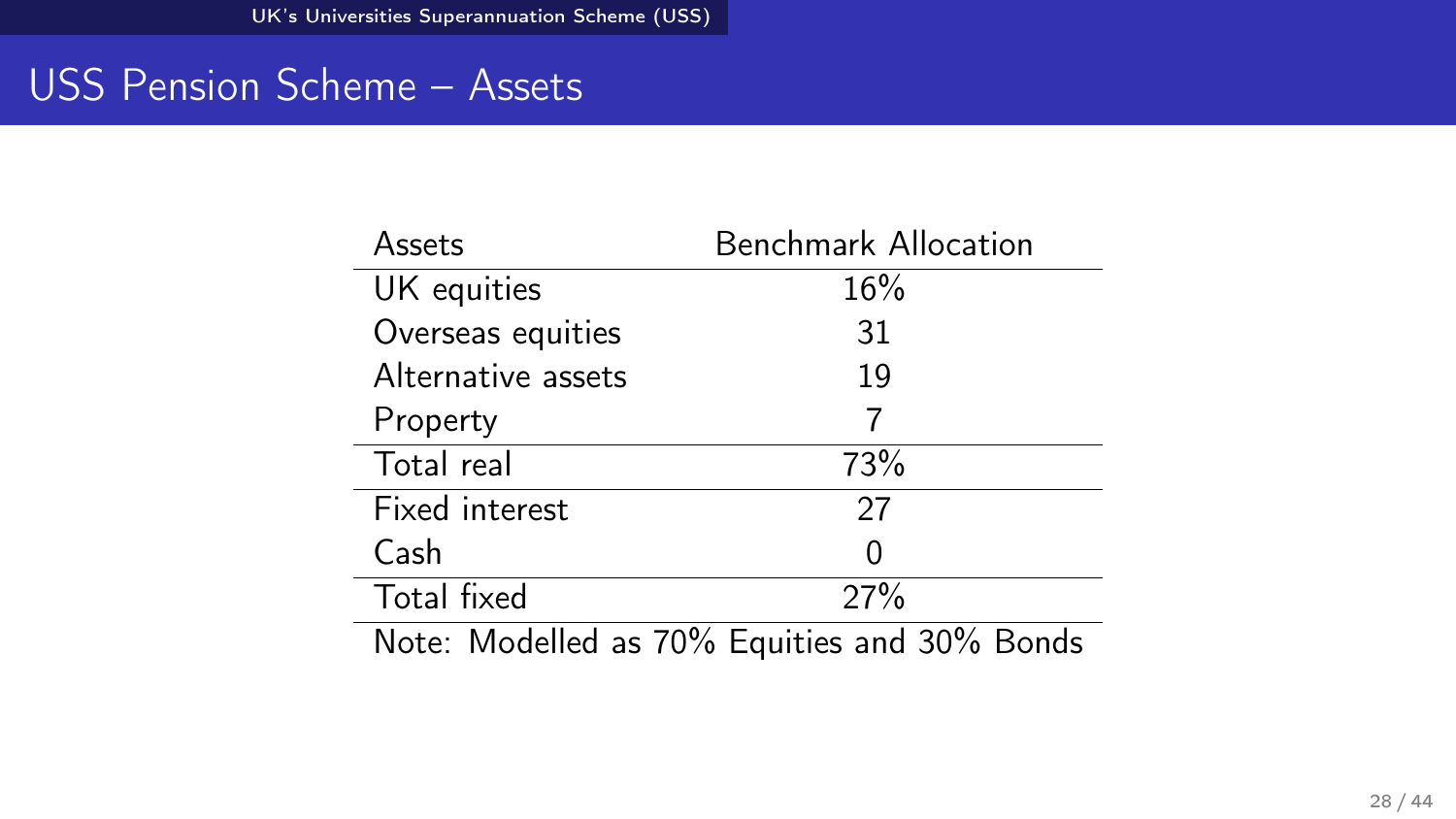#### USS Economic Capital – Sensitivity to Asset Allocation Strategy

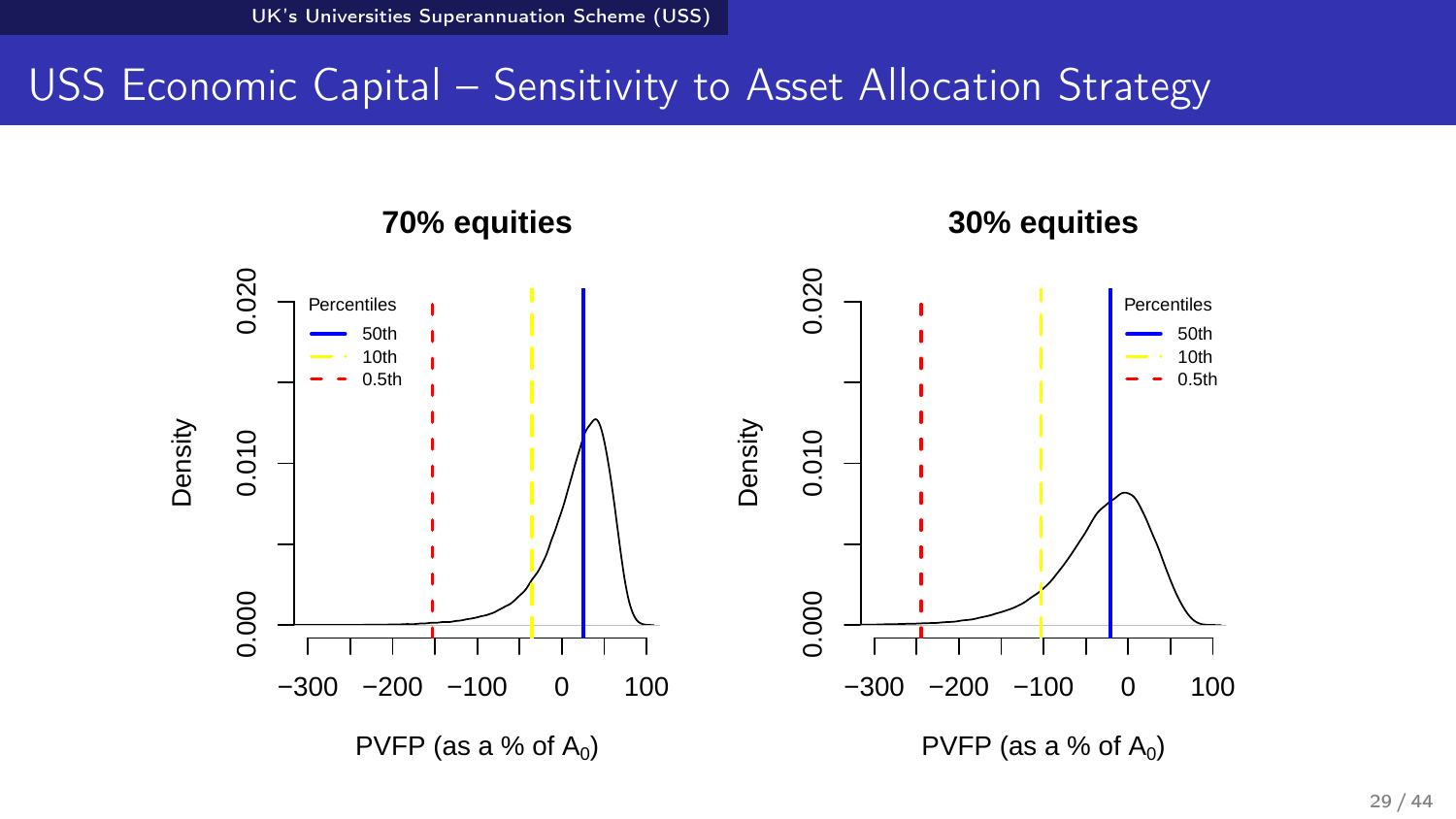#### USS Economic Capital – Sensitivity to Contribution Rates



**Contribution rate − 20%**

**Contribution rate − 25%**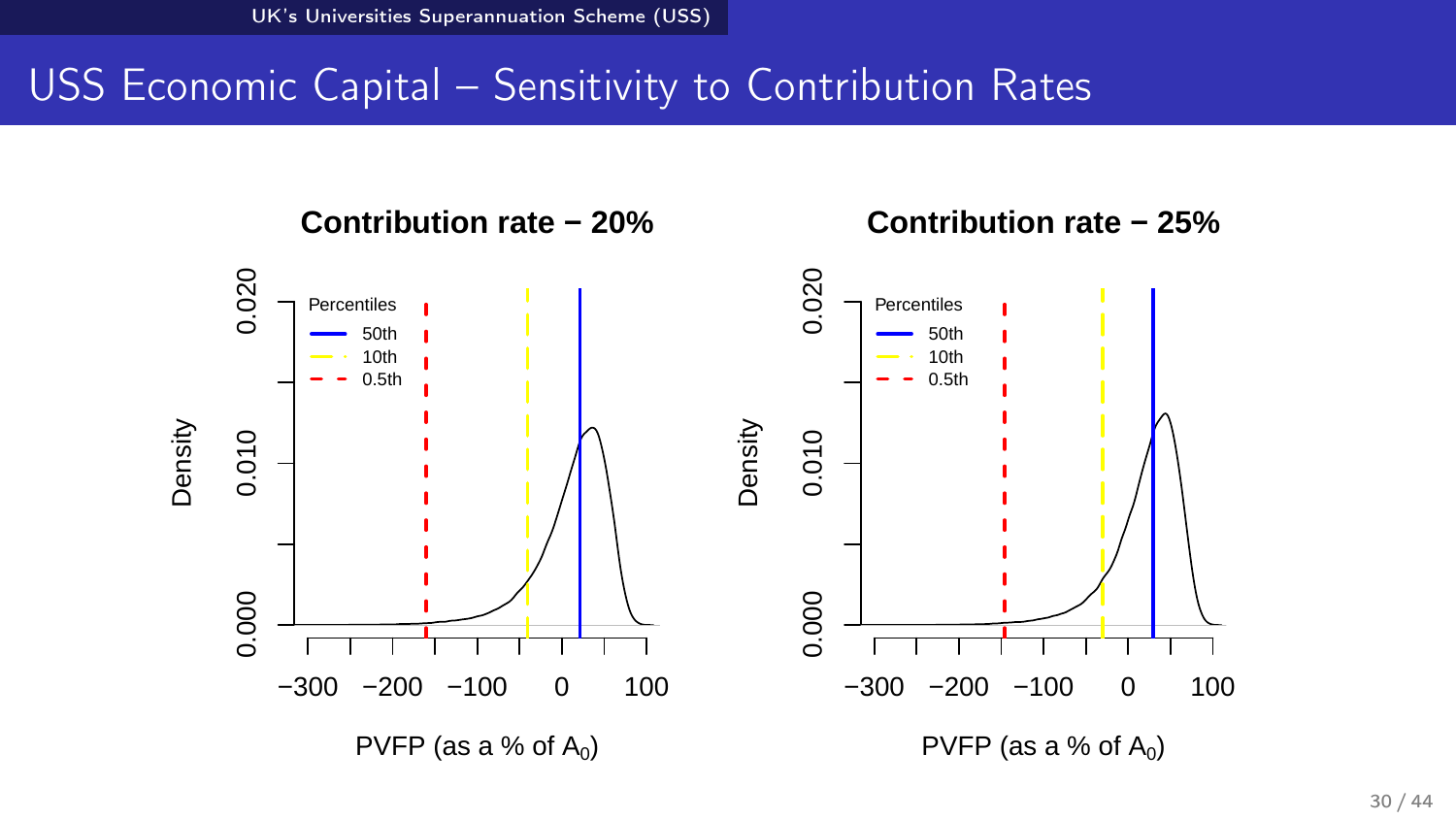#### **Contents**

- **Overall Project**
- **O** Introduction to Pension Model
- **Assumptions and Methodology**
- UK's Universities Superannuation Scheme (USS)
- **Stylized US Pension Plan**
- Canadian Pension Plan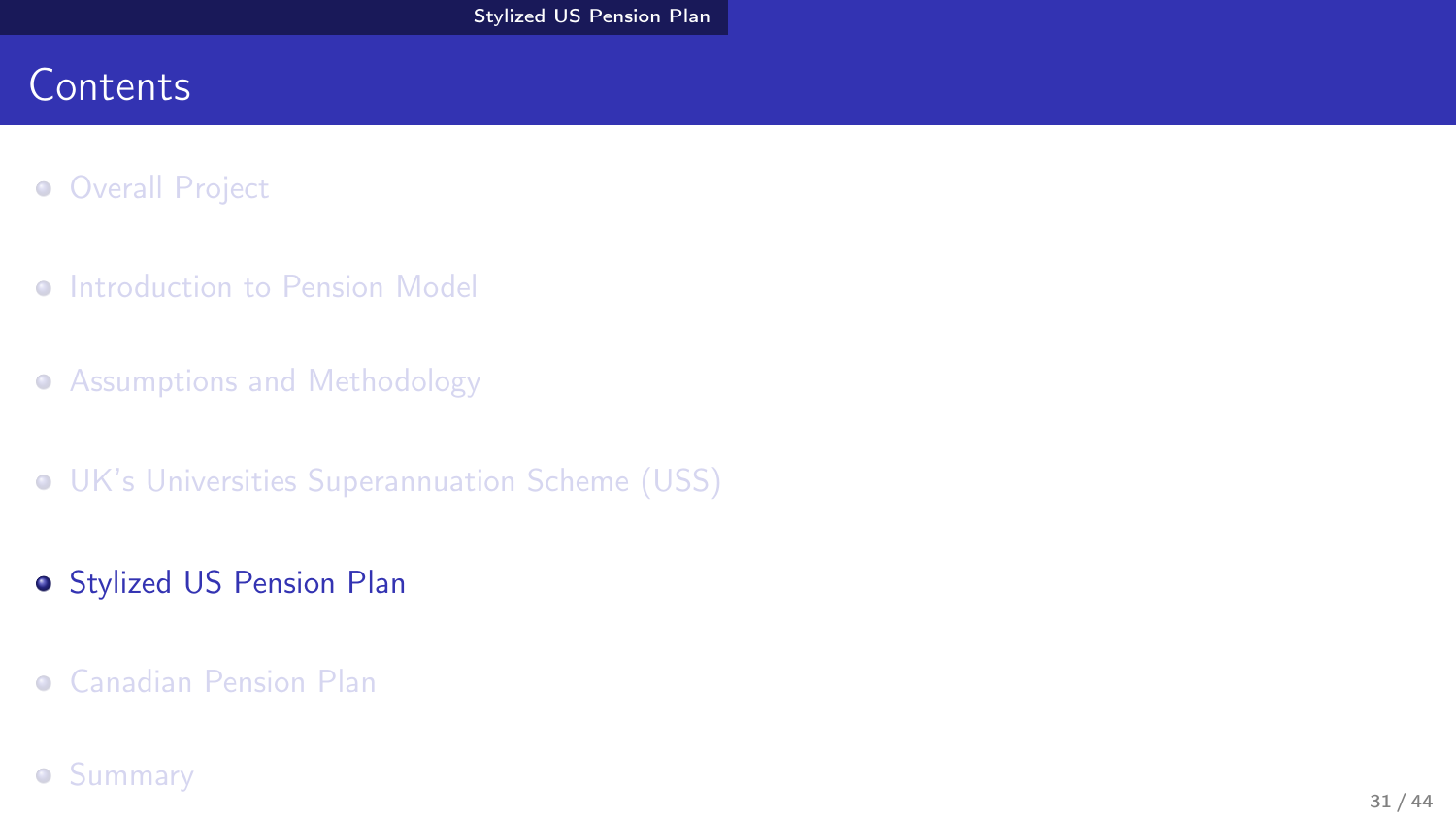## Sylized US Pension Plan – Benefits

- Benefits based on USS pension scheme, except for the following
- 1.5% final average salary for all pension service
- No lump sum payment on retirement
- No pension increases
- Contribution rate: 10.8% of salary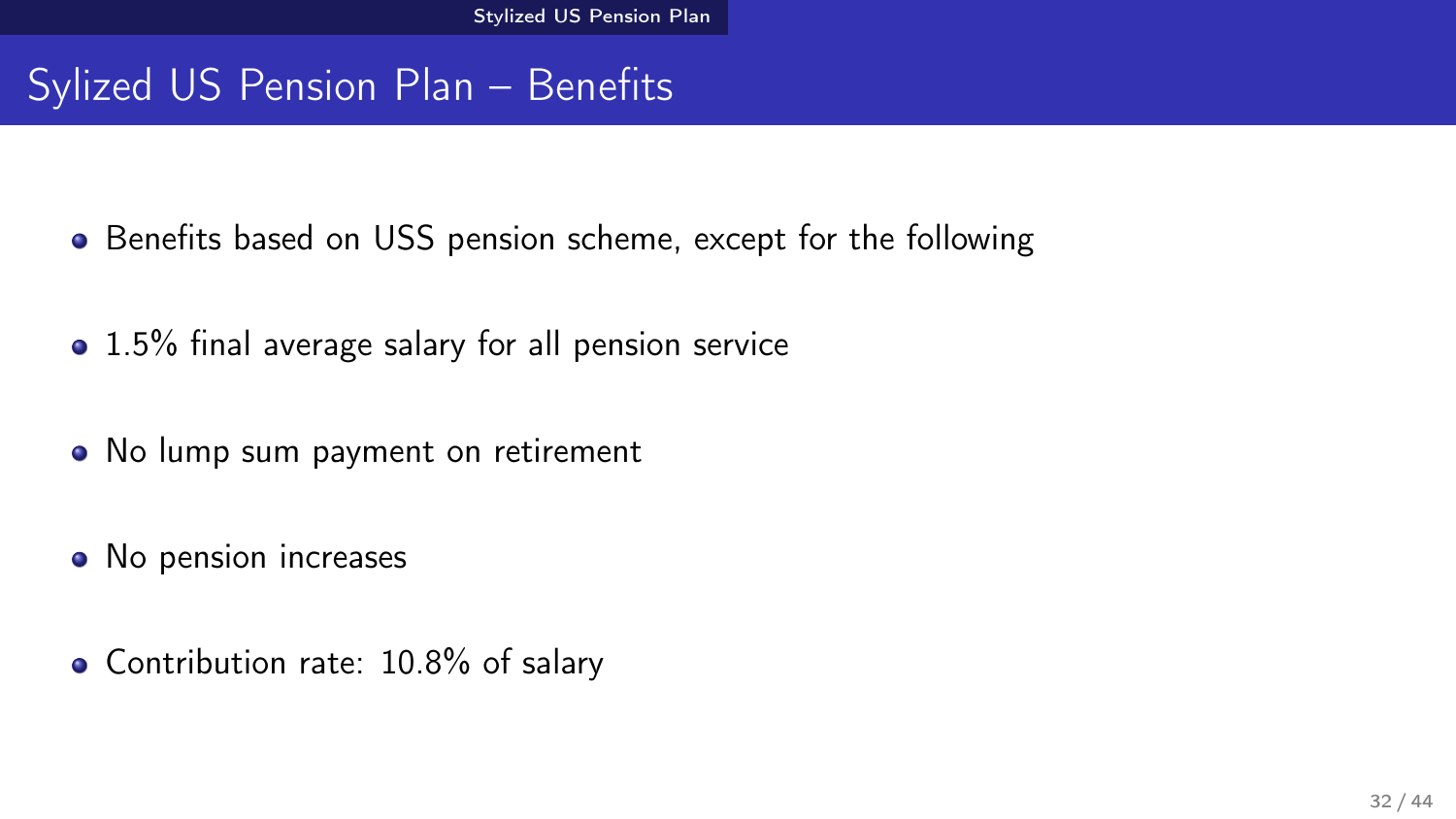#### US Stylized Plan Economic Capital – Sensitivity to Asset Allocation Strategy



**25% equities**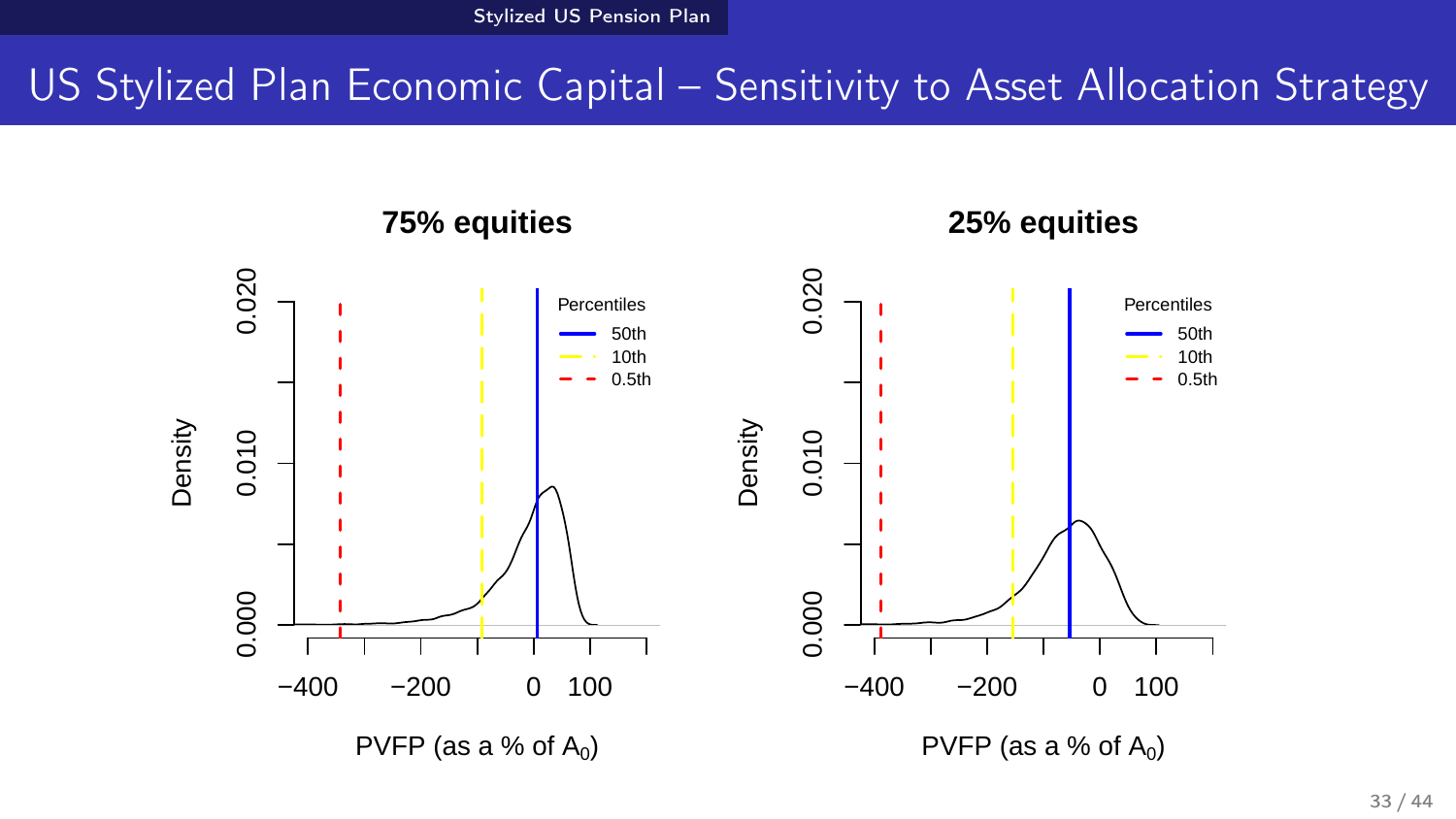**Contribution rate − 13.3%**

## US Stylized Plan Economic Capital – Sensitivity to Contribution Rate



**Contribution rate − 8.3%**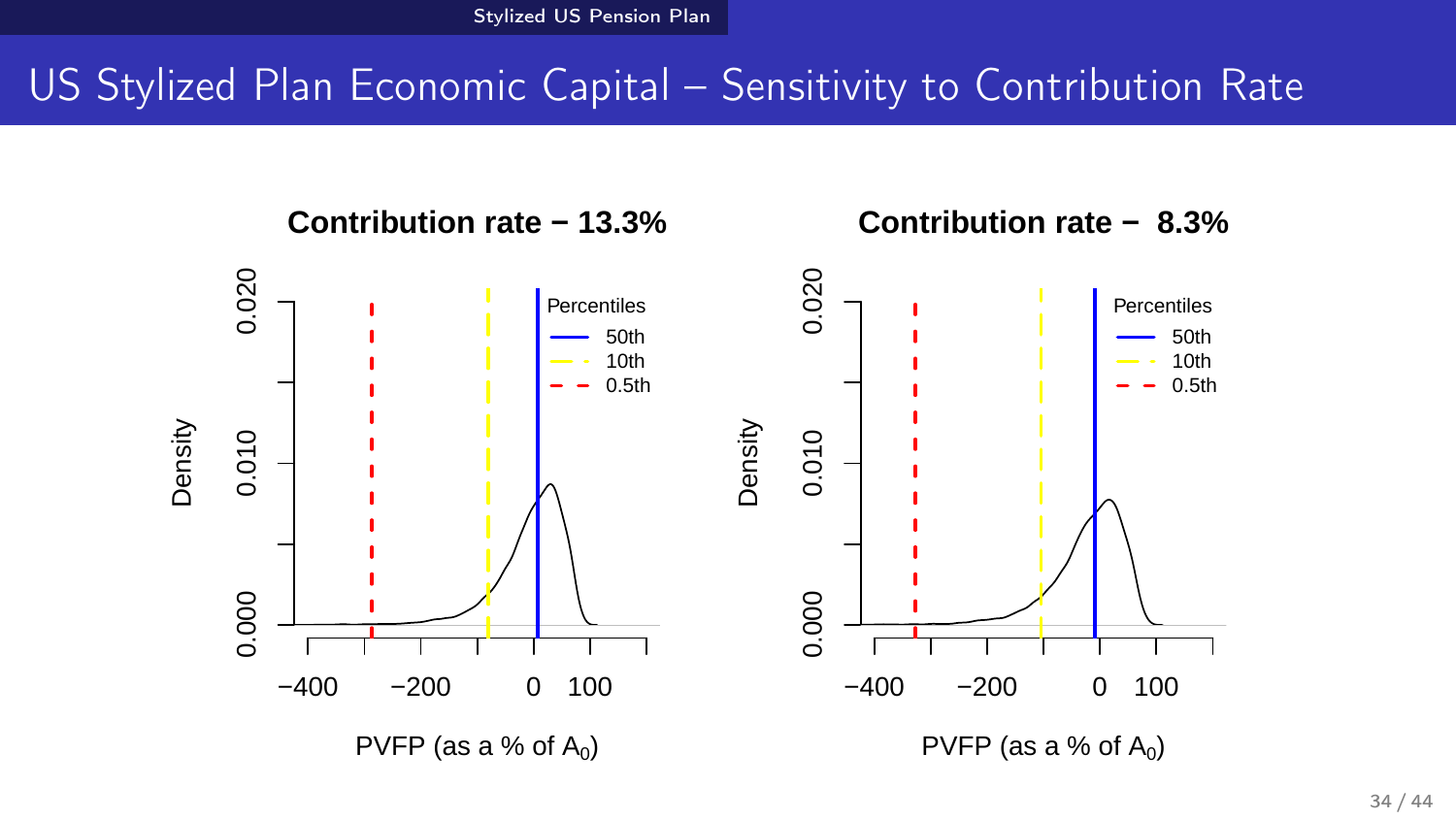#### **Contents**

- **Overall Project**
- **O** Introduction to Pension Model
- **Assumptions and Methodology**
- UK's Universities Superannuation Scheme (USS)
- **Stylized US Pension Plan**
- Canadian Pension Plan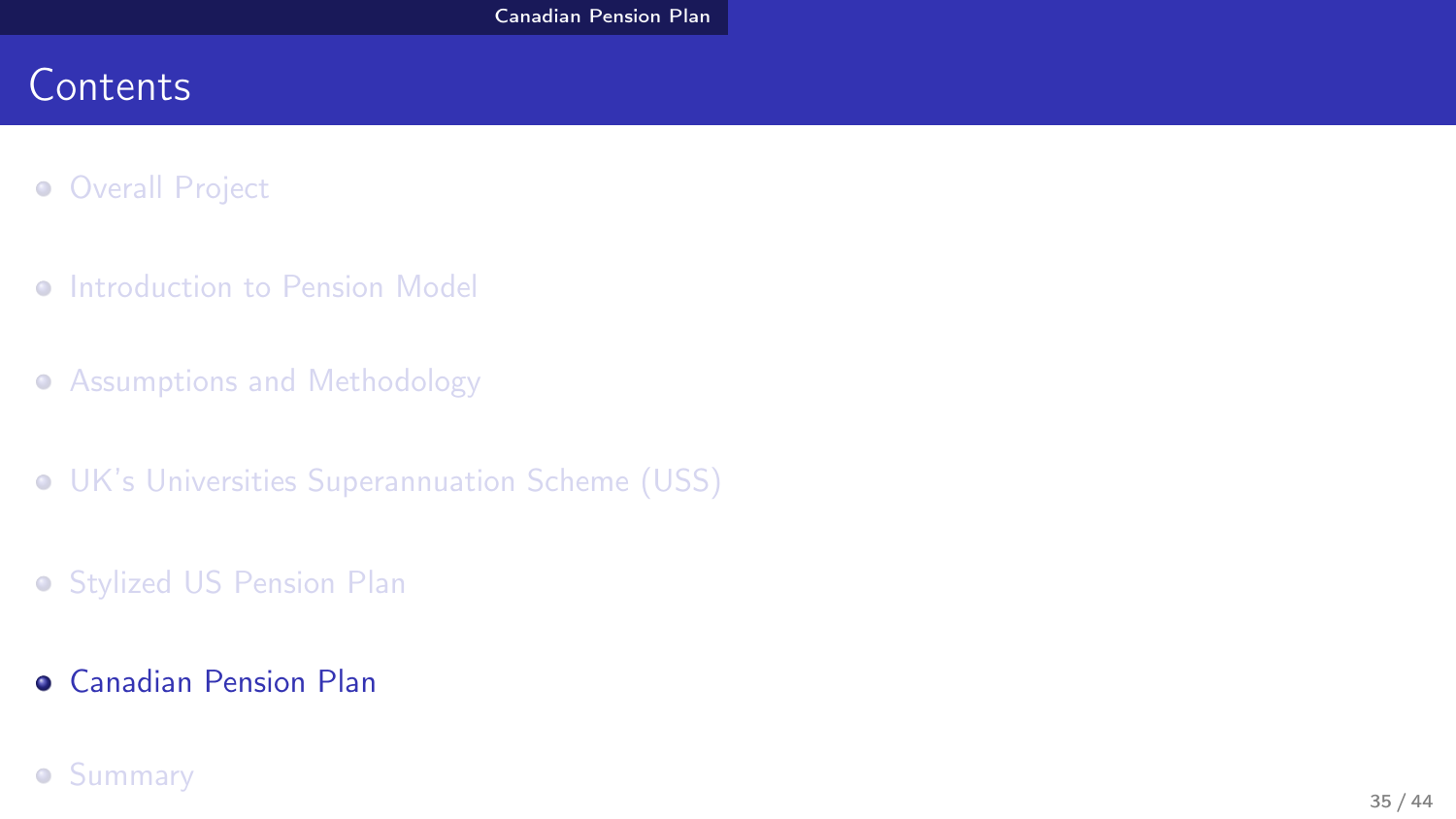#### OTPP – Benefits

- Pension payment: 1.7% of 5-year average salary benefit
- **•** Pension increases based on CPI
- No lump sum payment
- Contribution rate: 20.8% of salary up to YMPE and 24% for earnings exceeding YMPE.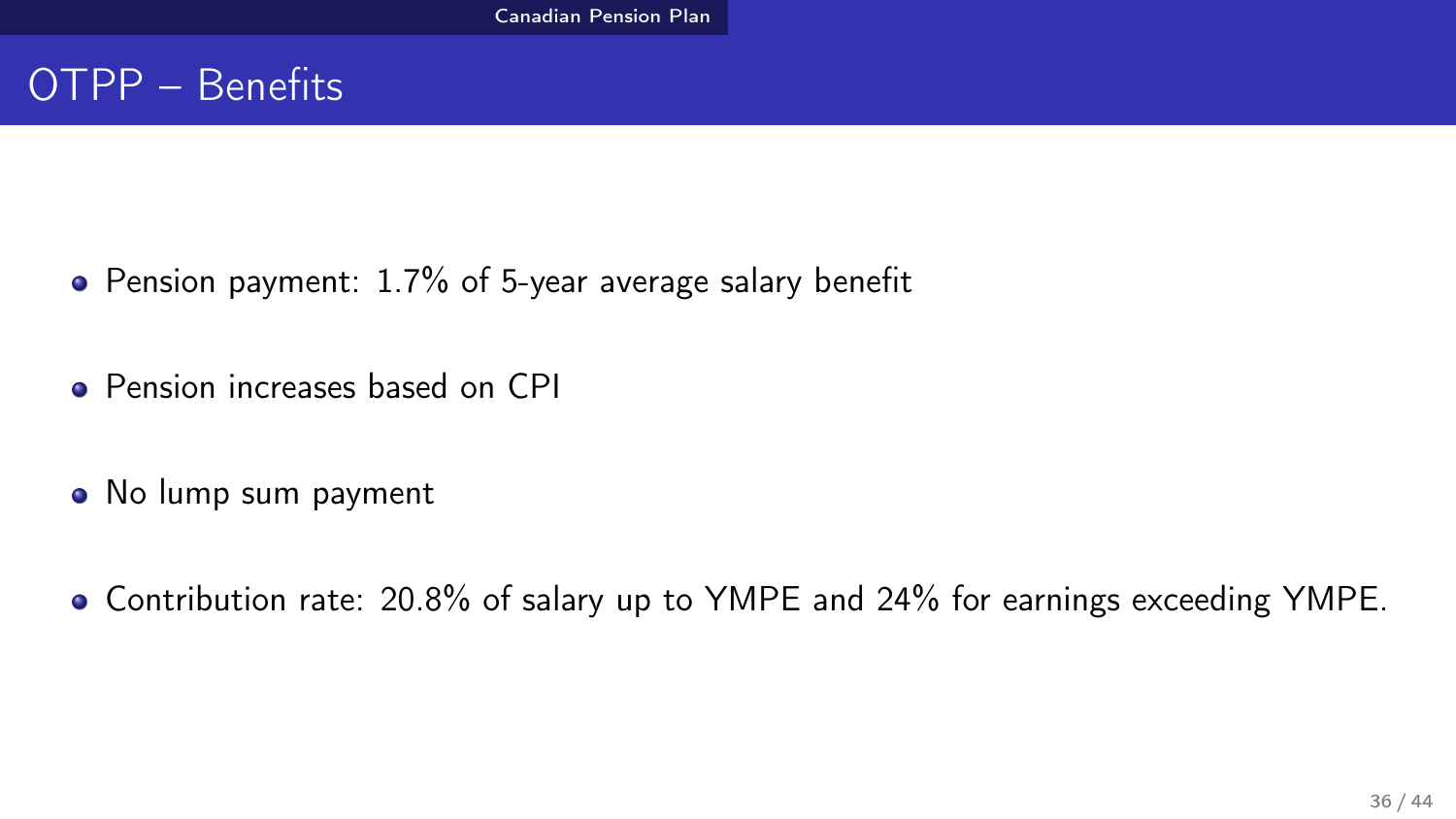## OTPP – Data

| Active           | Number                     | 144,325  |
|------------------|----------------------------|----------|
|                  | Average pensionable salary | \$90,468 |
|                  | Average age                | 44.4     |
|                  | Average past service       | 14.6     |
| Deferred Members | Number                     | 71,205   |
|                  | Average deferred pension   | \$1,965  |
|                  | Average age                | 45.1     |
| Pensioners       | <b>Number</b>              | 129,785  |
|                  | Average lifetime pension   | \$41,154 |
|                  | Average age                | 71 1     |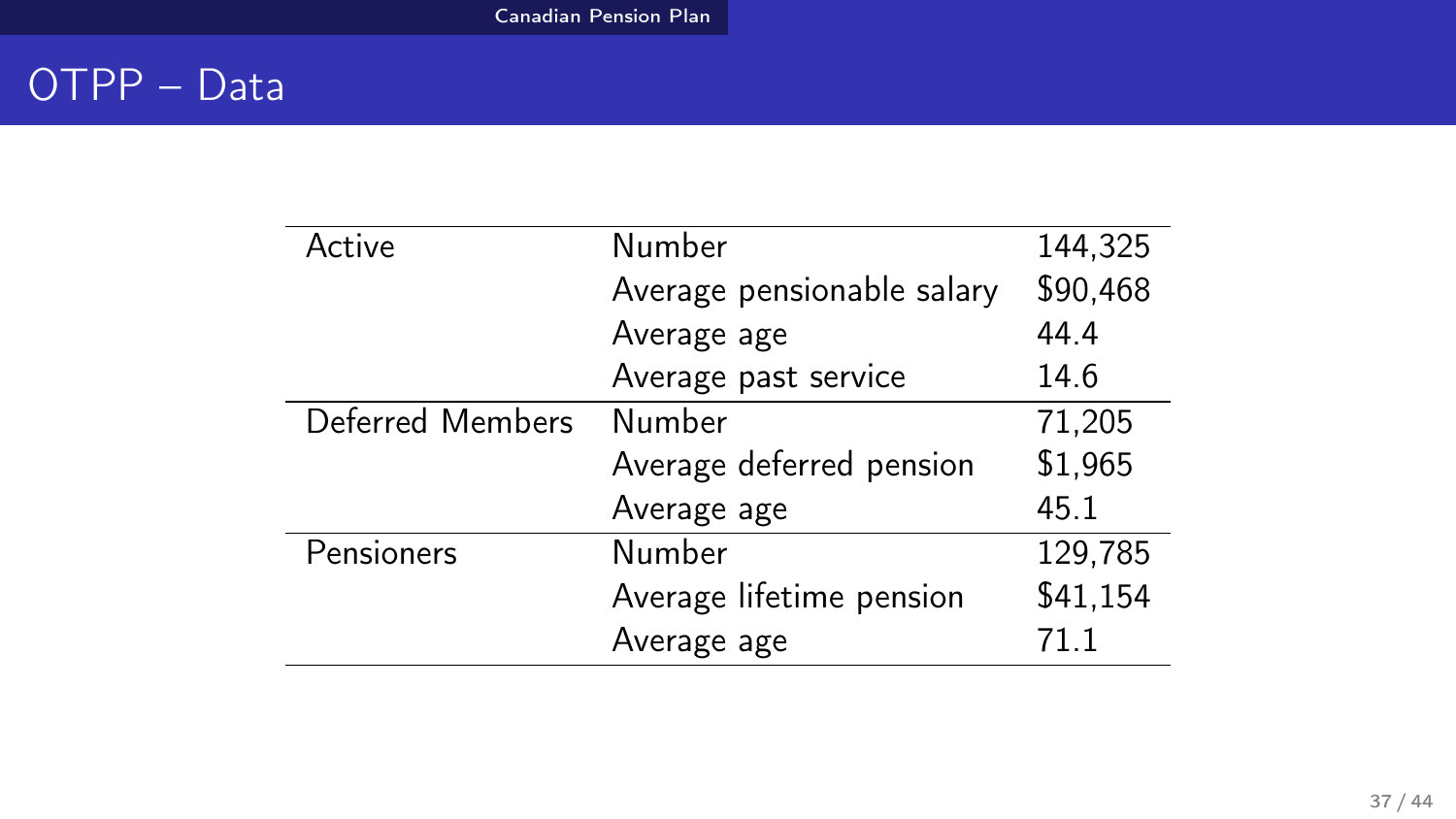#### OTPP – Economic Model

Model Canada: Graphical model with 6 edges.

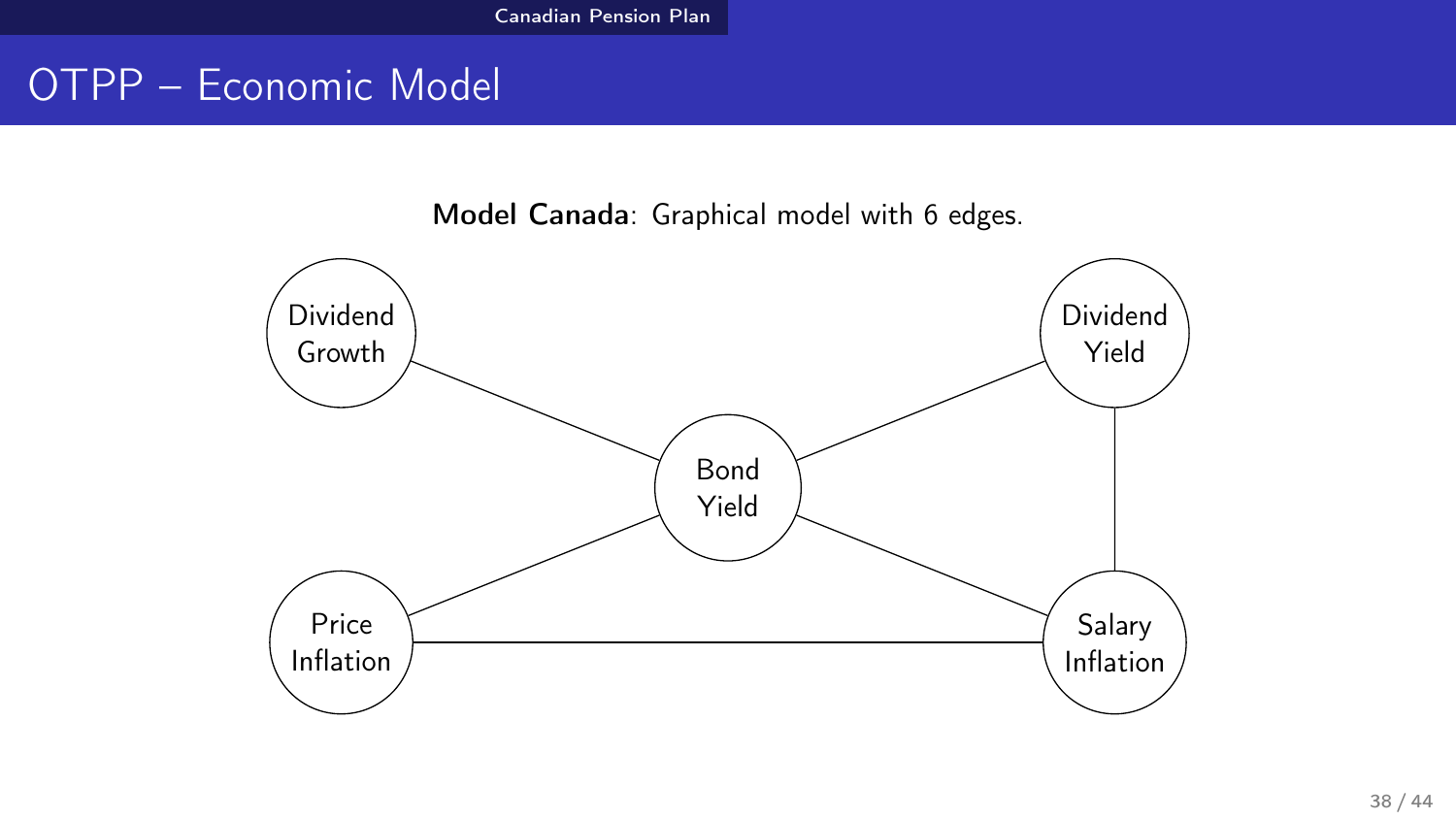#### OTPP Economic Capital

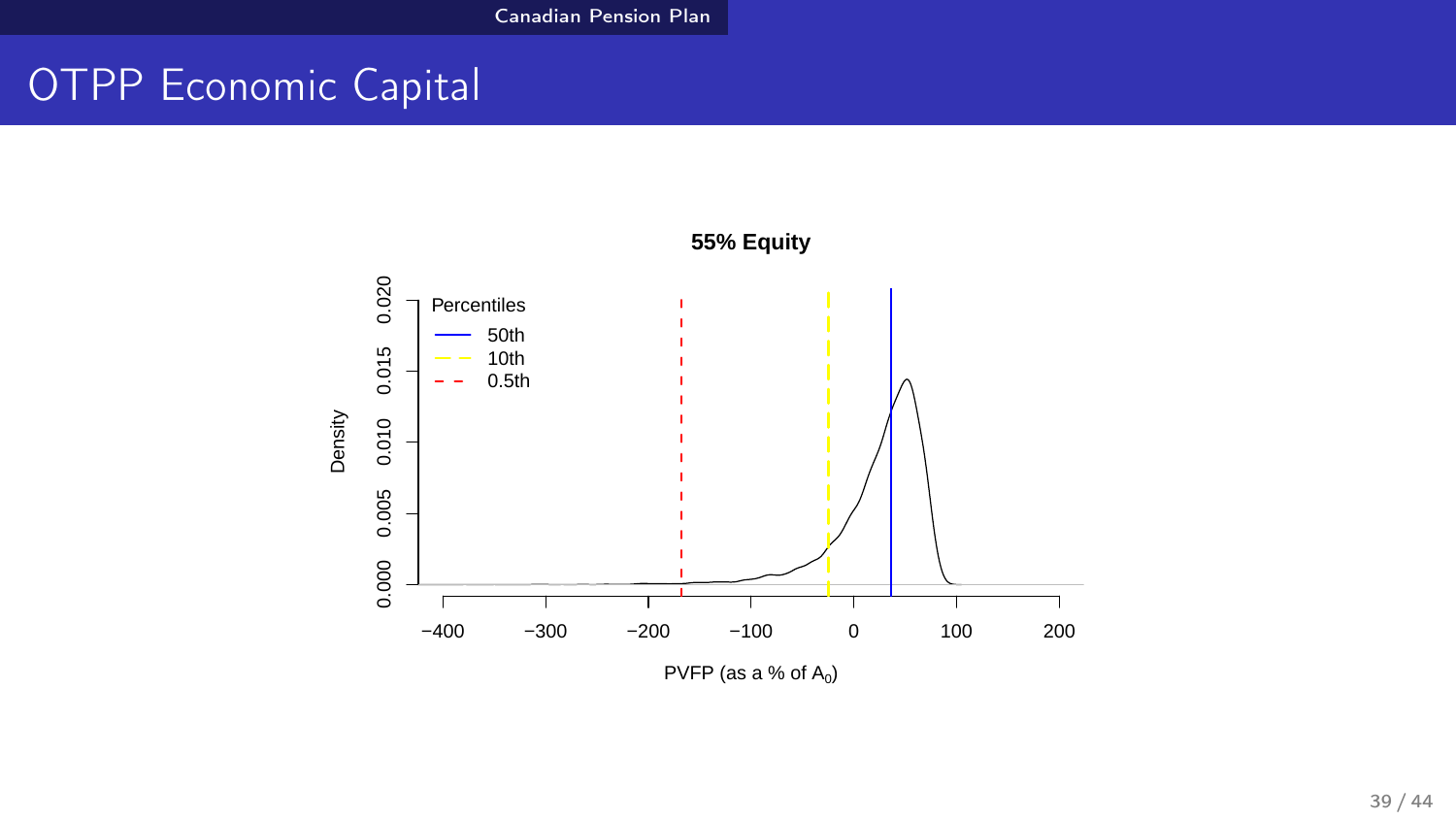#### OTPP Economic Capital – Sensitivity to Asset Allocation Strategy

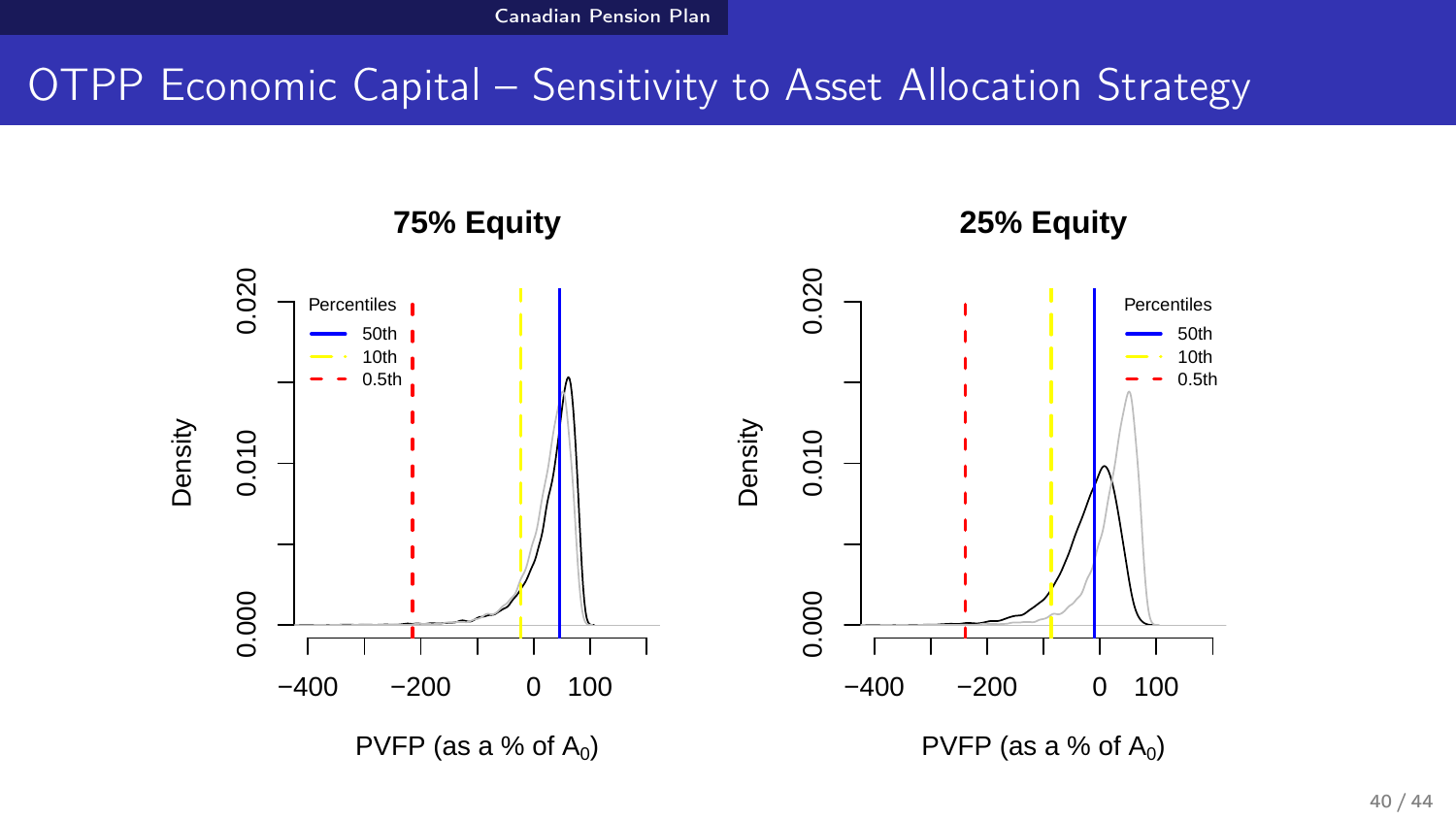## OTPP Economic Capital – Sensitivity to Contribution Rate

0.020 0.020 0.000 0.010 0.020 0.000 0.010 0.020 Percentiles Percentiles 50th 50th 10th 10th 0.5th 0.5th Density Density 0.010 0.010 0.000 0.000 −400 −200 0 100 −400 −200 0 100 PVFP (as a % of  $A_0$ ) PVFP (as a % of  $A_0$ )

**Contribution rate − 18.3%**

**Contribution rate − 23.3%**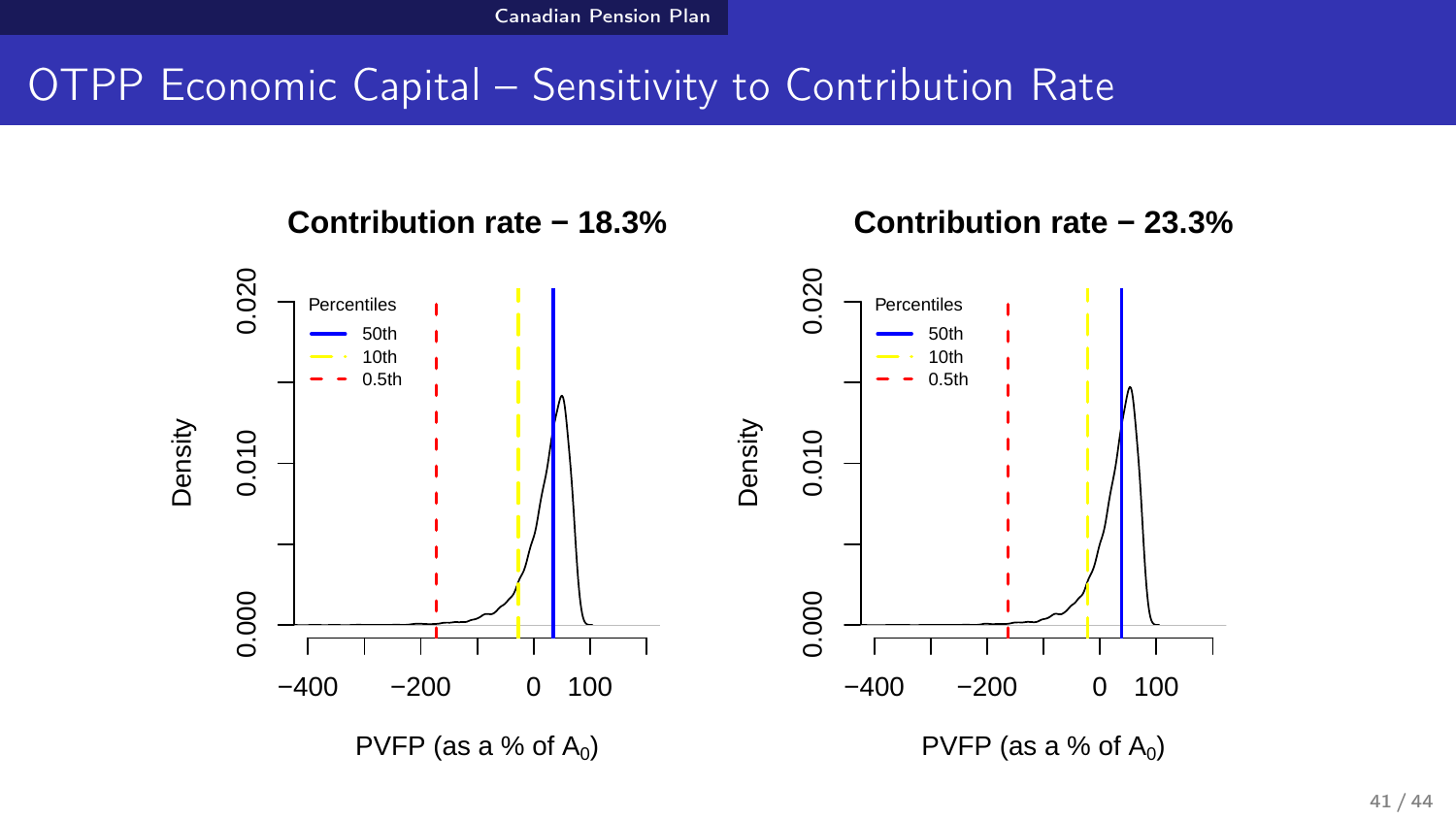#### **Contents**

- **Overall Project**
- **Introduction to Pension Model**
- **Assumptions and Methodology**
- UK's Universities Superannuation Scheme (USS)
- **Stylized US Pension Plan**
- Canadian Pension Plan
- **o** Summary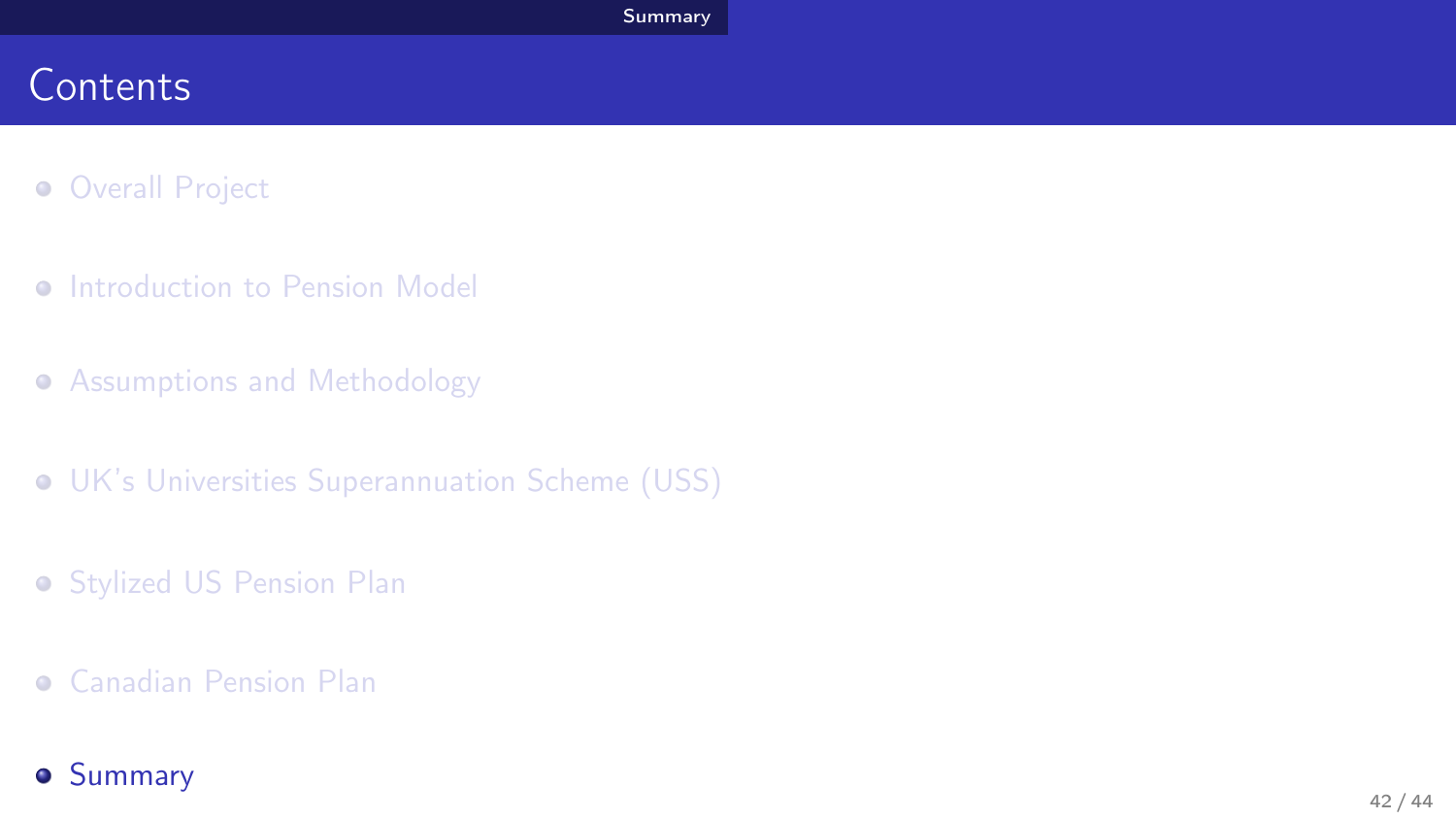#### Summary

- There is a very large range of potential results
- The stylized US plan is more volatile than the USS
	- Economic capital twice as large as a percentage of starting assets
	- Economic capital also larger in absolute terms
- The beneficial effect on economic capital of increasing the allocation to long bonds is greater in the stylized US plan
	- Larger proportion of nominal (rather than inflation protected) benefits
- Continuing to analyze Canadian plan results
	- **.** Initial results look similar to USS
	- Will consider implications of reduced inflation protection and differing levels of plan maturity